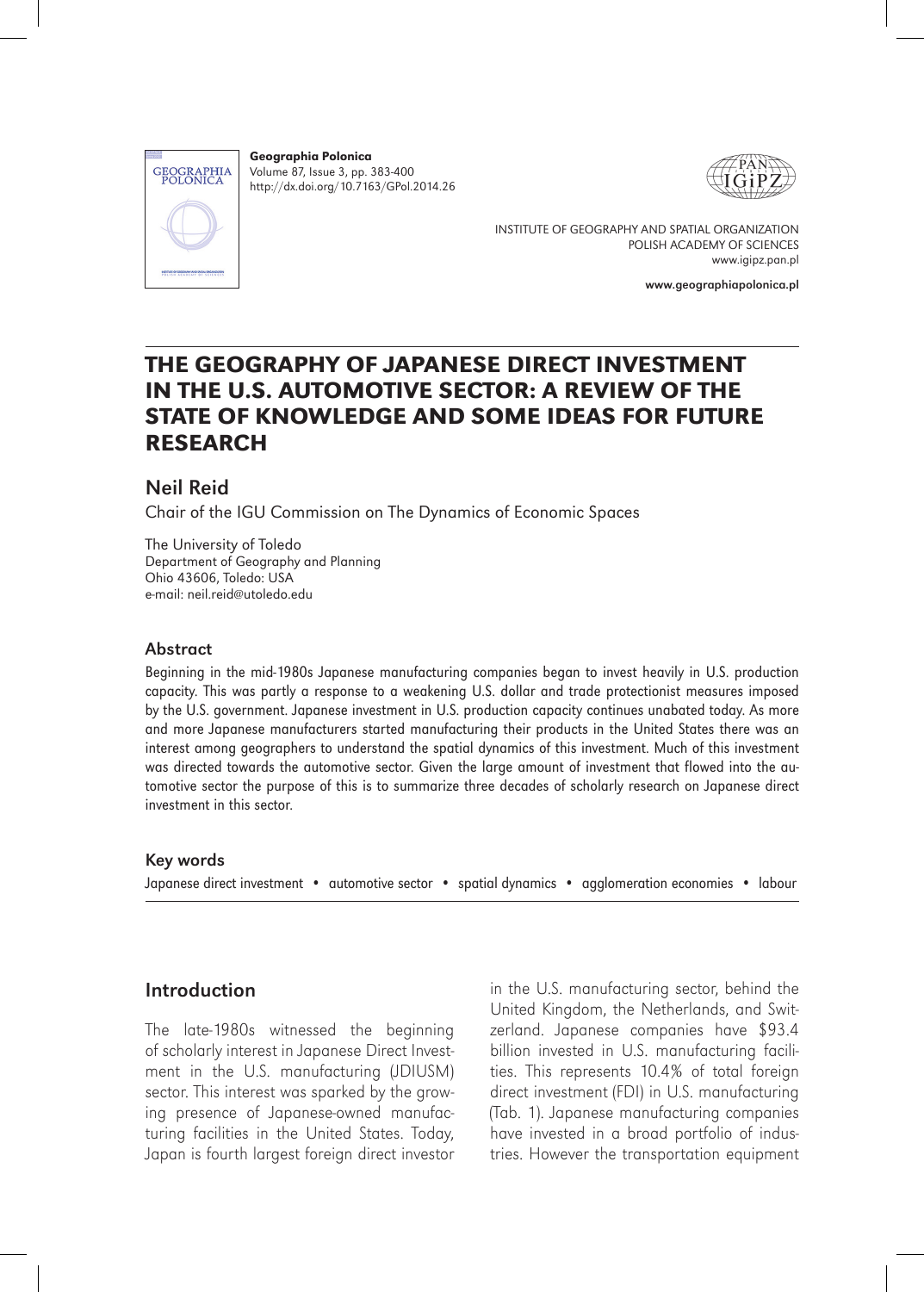sector is the primary target for Japanese investors. This sector accounts for 40.8% of JDIUSM followed by chemicals (16%) and machinery (12%) (Tab. 2). Japanese direct investment in the transportation equipment sector is largely driven by its investment in the automobile assembly and auto parts industry. Japan's manufacturing presence in the United States has enjoyed steady growth over the last three decades growing from a modest \$2.9 billion in 1980 to \$93.4 billion in 2012 (Fig. 1). Prior to the mid-1980s there was relatively little Japanese direct investment in the U.S. manufacturing sector. Up until then Japanese manufacturers had very successfully accessed the U.S. market via the process of exporting. A number of factors including the imposition of quotas and tariffs on the import of Japanese manufactured goods and the weakening of the U.S. dollar relative to the Japanese yen made the U.S. market increasingly expensive for Japanese manufacturers to access via exporting. As a result Japanese manufacturers with a desire to sell their product in the American market decided to manufacture their products in the United States.

Table 1. Foreign direct investment in the U.S. Manufacturing Sector, 2012

| Country        | \$ Billions | Share $(\%)$ |
|----------------|-------------|--------------|
| United Kingdom | 137.6       | 15.3         |
| Netherlands    | 118.3       | 13.2         |
| Switzerland    | 106.6       | 11.9         |
| Japan          | 93.4        | 10.4         |
| France         | 75.8        | 8.4          |
| Luxembourg     | 73.7        | 8.2          |
| Germany        | 67.4        | 7.5          |
| Belgium        | 55.3        | 6.1          |
| Canada         | 39.9        | 4.4          |
| Sweden         | 29.0        | 3.3          |
| Other          | 101.9       | 11.3         |
| Total          | 898.3       | 100.0        |

Note: Investment numbers are on a historical-cost basis.

Source: Ibarra-Caton (2013).

|  |  | Table 2. The composition of Japanese direct       |  |  |
|--|--|---------------------------------------------------|--|--|
|  |  | investment in the U.S. Manufacturing Sector, 2012 |  |  |

| Sector                                                | \$ Billions | Share (%) |
|-------------------------------------------------------|-------------|-----------|
| Transportation<br>Equipment                           | 38,121      | 40.8      |
| Chemicals                                             | 14,914      | 16.0      |
| Machinery                                             | 11,259      | 12.0      |
| Computers<br>& Flectronic<br>Products                 | 7,314       | 7.8       |
| Primary & Fabri-<br>cated Metals                      | 4,547       | 4.9       |
| Food                                                  | 2,055       | 2.2       |
| Electrical Equip-<br>ment, Appliances<br>& Components | 1,662       | 1.8       |
| Other                                                 | 13,525      | 14.5      |
| Total                                                 | 93,398      | 100.0     |

Note: Investment numbers are on a historical-cost basis.

Source: Ibarra-Caton (2013).



Figure 1. Growth of Japanese direct investment in the U.S. Manufacturing Sector, 1980-2012 (in 2012 dollars)

Note: Investment numbers are displayed in 2012 dollars.

Source: Bureau of Economic Analysis (1986, 1988, 1991); Belli (1984); Ibarra-Caton (2013); Lowe (1998, 2001, 2004, 2007, 2011).

The growth of JDIUSM has, not surprisingly, attracted a lot of interest from academic scholars, including geographers. As Japanese manufacturers raced to have a manufacturing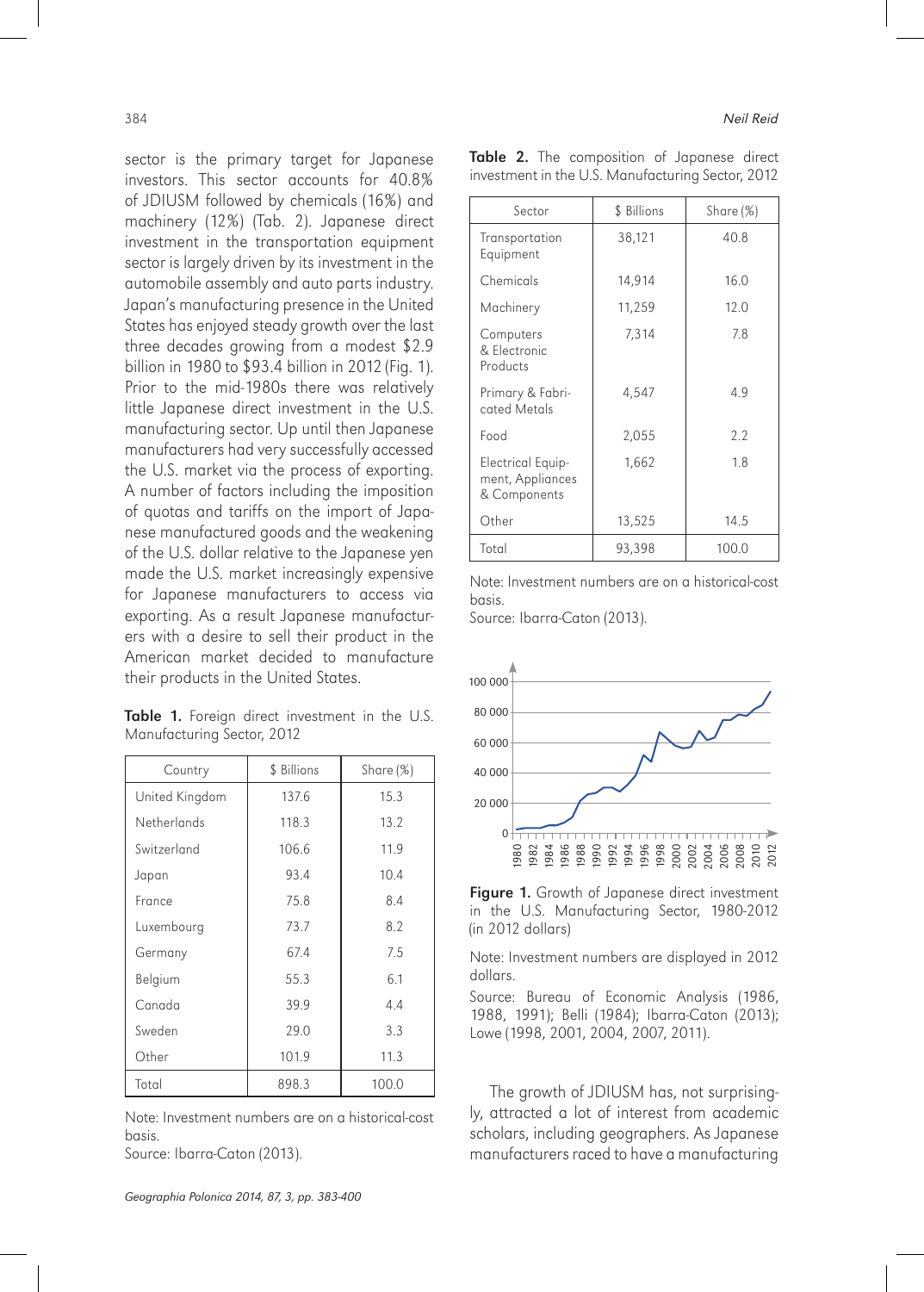presence in the United States, American academics scrambled to make sense of this phenomenon. Since 1988 there have been 27 academic journal articles and book chapters that dealt with some aspect of the geography of JDIUSM. The primary objective of this paper is to assess the state of knowledge with respect to the spatial dynamics of JDIUSM. As such this is a review paper. Its main purpose is to review and synthesize existing literature, not to present new data or analysis on the topic. Such a review is useful because while scholarly interest in JDIUSM appears to have waned the growth of this investment has continued. From a research perspective it might be useful to take stock, to assess what we know, and to suggest potential avenues for future research. Identifying some knowledge gaps may reinvigorate interest in re-opening geographic inquiry.

Following this introduction the remainder of this paper is divided into three sections. In the second section the pattern of scholarship on JDIUSM is described. This section clearly demonstrates a strong bias towards scholarly interest in Japanese direct investment in the automobile industry. In the third section the motivations for JDIUSM are examined within the context of two major theories of foreign direct investment – market imperfections and oligopolistic-reaction. In the third section the locational determinants and spatial dynamics of JDIUSM are explored with an emphasis placed on the role of agglomeration economies and labour costs. In the fourth, and concluding section an assessment of the research on JDIUSM is provided and some suggestions for future research are presented.

# Academic interest in the Geography of JDIUSM

This main focus of this paper is 27 academic journal articles and book chapters published between 1988 and 2008 that dealt in a significant way with some aspect of the geography of JDIUSM (Tab. 3). Twenty (74%) of these

| Author(s)                                    | Date | Publication outlet                 | Primary data<br>source                         | Analytical<br>technique | Industry focus |
|----------------------------------------------|------|------------------------------------|------------------------------------------------|-------------------------|----------------|
| Cole and Deskins                             | 1988 | California<br>Management<br>Review | Author survey                                  | Ratio analysis          | Auto industry  |
| Mair, Florida,<br>and Kenney                 | 1988 | <b>Fconomic</b><br>Geography       | Various                                        | Mapping                 | Auto industry  |
| Chang                                        | 1989 | Professional<br>Geographer         | -IFI                                           | OLS regression          | Manufacturing  |
| Reid<br>and $\acute{\mathrm{O}}$ hUallacháin | 1990 | Professional<br>Geographer         | JFI                                            | Mapping                 | Auto industry  |
| Reid                                         | 1990 | Industrial<br>Relations Journal    | JFI                                            | Mapping                 | Auto industry  |
| Florida<br>and Kenney                        | 1991 | Book chapter                       | JEI, JAMA,<br>USGAO, USITC,<br>& author survey | Mapping                 | Auto industry  |
| Kenney<br>and Florida                        | 1991 | Technology<br>Review               | Undocumented                                   | Mapping                 | Auto industry  |
| Reid                                         | 1991 | Book chapter                       | JFI                                            | Mapping                 | Manufacturing  |
| Rubenstein                                   | 1991 | Book chapter                       | <b>WAY</b>                                     | Mapping                 | Auto industry  |

Table 3. Journal articles and book chapters on the Geography of JDIUSM, 1988-2008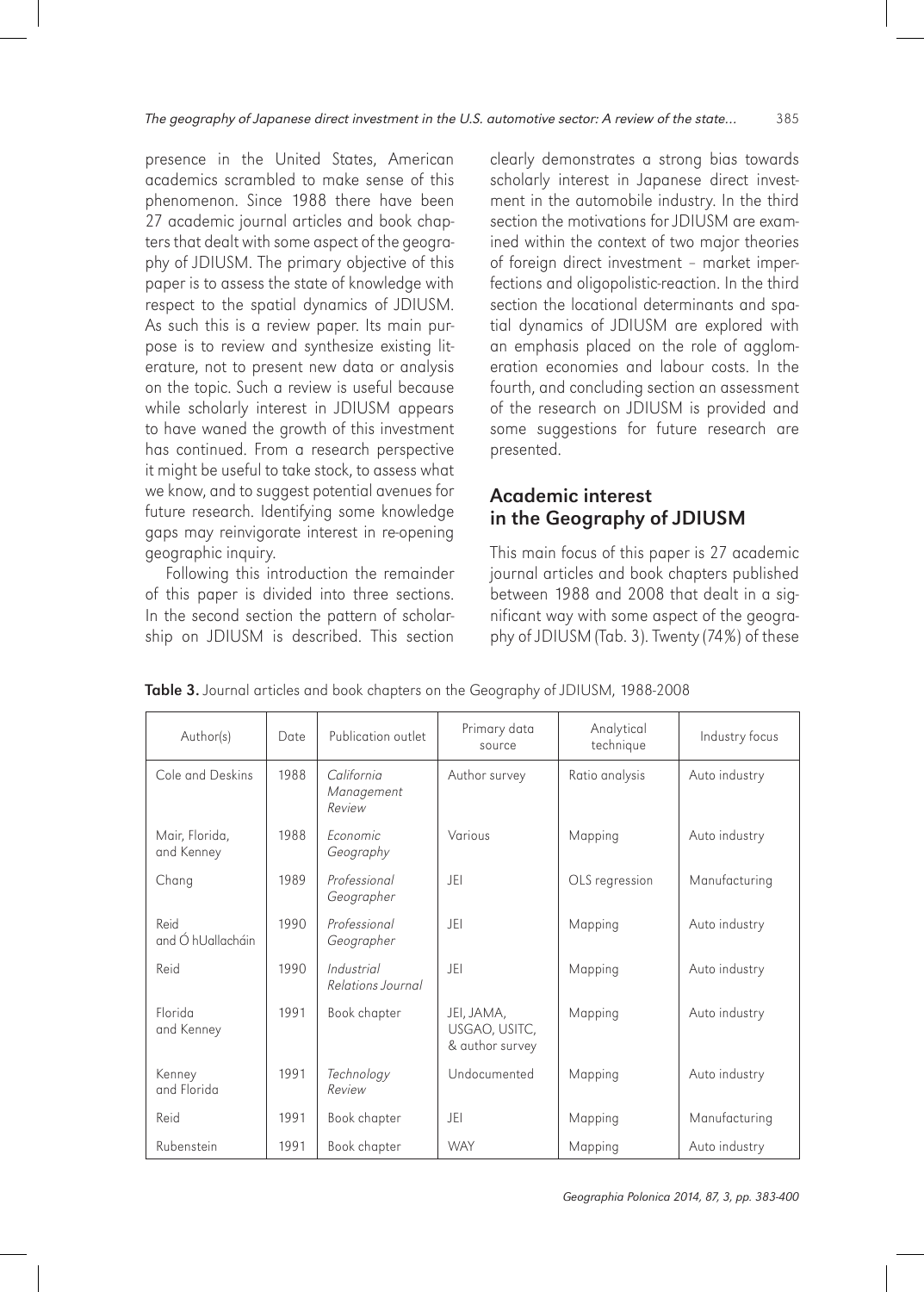| Author(s)                                                                                           | Date | Publication outlet                                    | Primary data<br>source | Analytical<br>technique                                               | Industry focus         |
|-----------------------------------------------------------------------------------------------------|------|-------------------------------------------------------|------------------------|-----------------------------------------------------------------------|------------------------|
| Doeringer<br>and Terkla                                                                             | 1992 | Economic<br>Development<br>Quarterly                  | JEI                    | Shift-share<br>& correlation<br>analyses                              | Manufacturing          |
| Elhance<br>and Chapman                                                                              | 1992 | Growth<br>and Change                                  | Author survey          | Mapping                                                               | Auto Industry          |
| Florida<br>and Kenney                                                                               | 1992 | Economic<br>Geography                                 | JEI, JSIC, & JISA      | Mapping                                                               | Steel/Auto<br>industry |
| Kenney<br>and Florida                                                                               | 1992 | Journal of<br>the American<br>Planning<br>Association | JEI, JAMA,<br>& USTIC  | Mapping                                                               | Auto industry          |
| Ó hUallacháin<br>and Reid                                                                           | 1992 | Professional<br>Geographer                            | <b>USDOC</b>           | OLS regression,<br>location quotient,<br>& mapping                    | Manufacturing          |
| Woodward                                                                                            | 1992 | Southern<br>Economic Journal                          | JEI                    | Conditional logit<br>analysis                                         | Manufacturing          |
| Perrucci<br>and Kong                                                                                | 1994 | Book chapter                                          | Not applicable         | OLS regression                                                        | Auto industry          |
| Smith and Florida                                                                                   | 1994 | Journal of Urban<br><b>Fconomics</b>                  | Author database        | Tobit, poisson,<br>and negative<br>binomial<br>regression<br>analyses | Auto industry          |
| Head, Ries,<br>and Swenson                                                                          | 1995 | Journal of<br><i>International</i><br>Economics       | JEI                    | Conditional<br>logit analysis<br>and mapping                          | Manufacturing          |
| Klier                                                                                               | 1995 | Economic<br>Perspectives                              | <b>ELM</b>             | Wilcoxin test<br>and mapping                                          | Auto industry          |
| Reid                                                                                                | 1995 | Regional Studies                                      | Author survey          | OLS regression<br>analysis                                            | Manufacturing          |
| Reid, Solocha,<br>and Ó hUallacháin                                                                 | 1995 | Book chapter                                          | JEI                    | Mapping                                                               | Auto Industry          |
| Ó hUallacháin<br>and Reid                                                                           | 1997 | Regional Studies                                      | JEI                    | OLS and tobit<br>regression analysis<br>and location<br>quotients     | Manufacturing          |
| Klier                                                                                               | 1999 | Economic<br>Perspectives                              | <b>ELM</b>             | Wilcoxin test<br>and mapping                                          | Auto industry          |
| Klier                                                                                               | 2000 | Journal<br>of Regional<br>Analysis & Policy           | <b>ELM</b>             | Radii of gyration<br>and mapping                                      | Auto industry          |
| Liker and Wu                                                                                        | 2006 | Book chapter                                          | Author survey          | anova                                                                 | Auto industry          |
| Klier<br>and Rubenstein                                                                             | 2008 | Book chapter                                          | <b>ELM</b>             | Mapping                                                               | Auto industry          |
| Klier<br>and Rubenstein                                                                             | 2008 | Book chapter                                          | ELM                    | Mapping                                                               | Auto industry          |
| ELM - ELM International; JAMA - Japanese Automobile Manufacturers Association; JEI - Japan Economic |      |                                                       |                        |                                                                       |                        |

Institute; JISA – Japan Iron and Steel Association; JSIC – Japan Steel Information Center; USGAO – U.S. General Accounting Office; USITC – U.S. International Trade Commission; WAY – Ward's Automotive Yearbook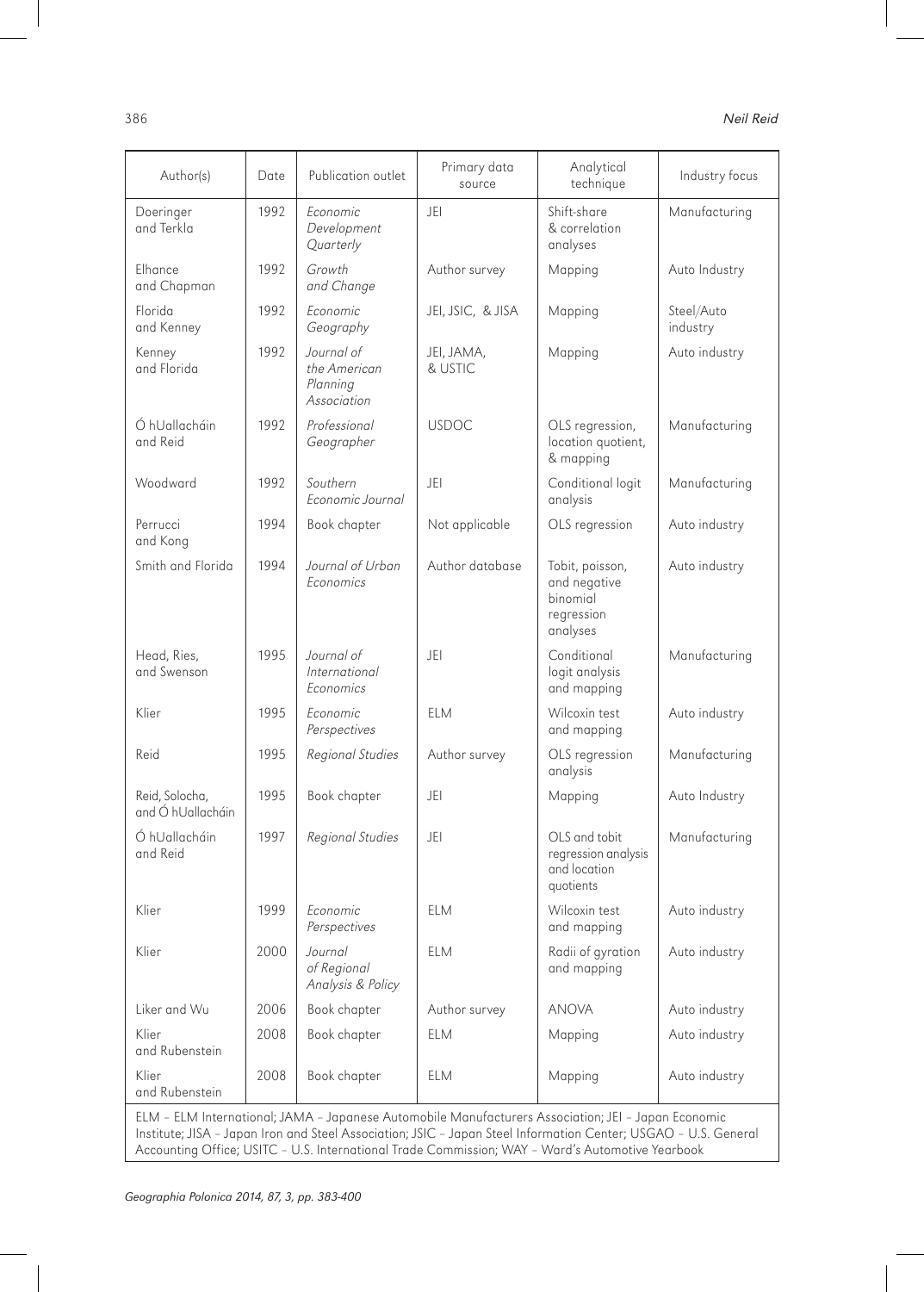articles/chapters were written during the 1990-1999 period. The decade of the 1990s clearly represents the zenith of academic interest in the geography of JDIUSM. In the five-year period since 1999 only 4 articles/ book chapters on JDIUSM have appeared in print (Fig. 2). The papers listed in Figure 2 represent only those articles that are overtly geographic and address the topic of Japanese direct investment in the U.S. manufacturing sector. There are many other papers written on JDIUS whose perspective is nongeographic as well as papers that are geographic but whose focus is outside of the United States. A number of these works are cited when their contents are relevant to helping understand the spatial dynamics of Japanese direct investment in the U.S. manufacturing sector.



Figure 2. Number of academic publications on the Geography of new Japanese direct investment in the U.S. Manufacturing Sector, 1988-2008

Japanese direct investment (JDI) in the American automobile industry has dominated the geographic research agenda. Nineteen (70%) of the 27 articles/chapters have focused specifically on JDI in the American automobile assembly and auto part industry. The other eight have not focused upon any particular industry. Rather, they have examined JDIUSM in general (Tab. 2). This automotive bias is understandable when one considers three facts. First, automotive-related investment dominates Japanese direct investment in the United States (JDIUS) (Tab. 1).

Second, Japanese auto-related investment, more than any other sector, is dominated by greenfield investments (Reid et al. 1995). Greenfield investments necessitate an actual location decision. There is, on the other hand, no location decision associated with acquired investments. Acquired investments involve the takeover of existing (and hence already located) facilities. Studying Japanese investments in the automotive sector, therefore provides, geographers with the opportunity to study the location decision-making process of Japanese direct investors. Third, the automotive industry is the quintessential American industry and America the world's quintessential automobile society. The socio-economic impact of the automobile has been greater in the United States than in any other country. The decision by Japanese automakers and their component parts suppliers to invest in automotive production capacity in the United States, therefore, involved 'invading' an industry that has a special place in the hearts and minds of the American people.

### Japanese direct investment in the United States: Motivators

The increase in Japanese direct investment in the U.S. manufacturing sector is one that many Japanese manufacturers would have preferred not to have happened (Sayer 1986; Dicken 1988). Indeed, Trevor (1983) has referred to Japanese manufacturers as the "reluctant multinationals". Much of this reluctance stemmed from potential problems associated with moving production from a familiar socio-economic environment to an unfamiliar one. Issues associated with foreign direct investment include having to hire and train workers who are unfamiliar with Japanese production methods and work practices. Despite this reluctance Japanese manufacturers have invested heavily in U.S. production capacity since the mid-1980s. Two theories of foreign direct investment – market imperfections theory and oligopolistic-reaction theory – help explain the rise and growth of JDIUSM.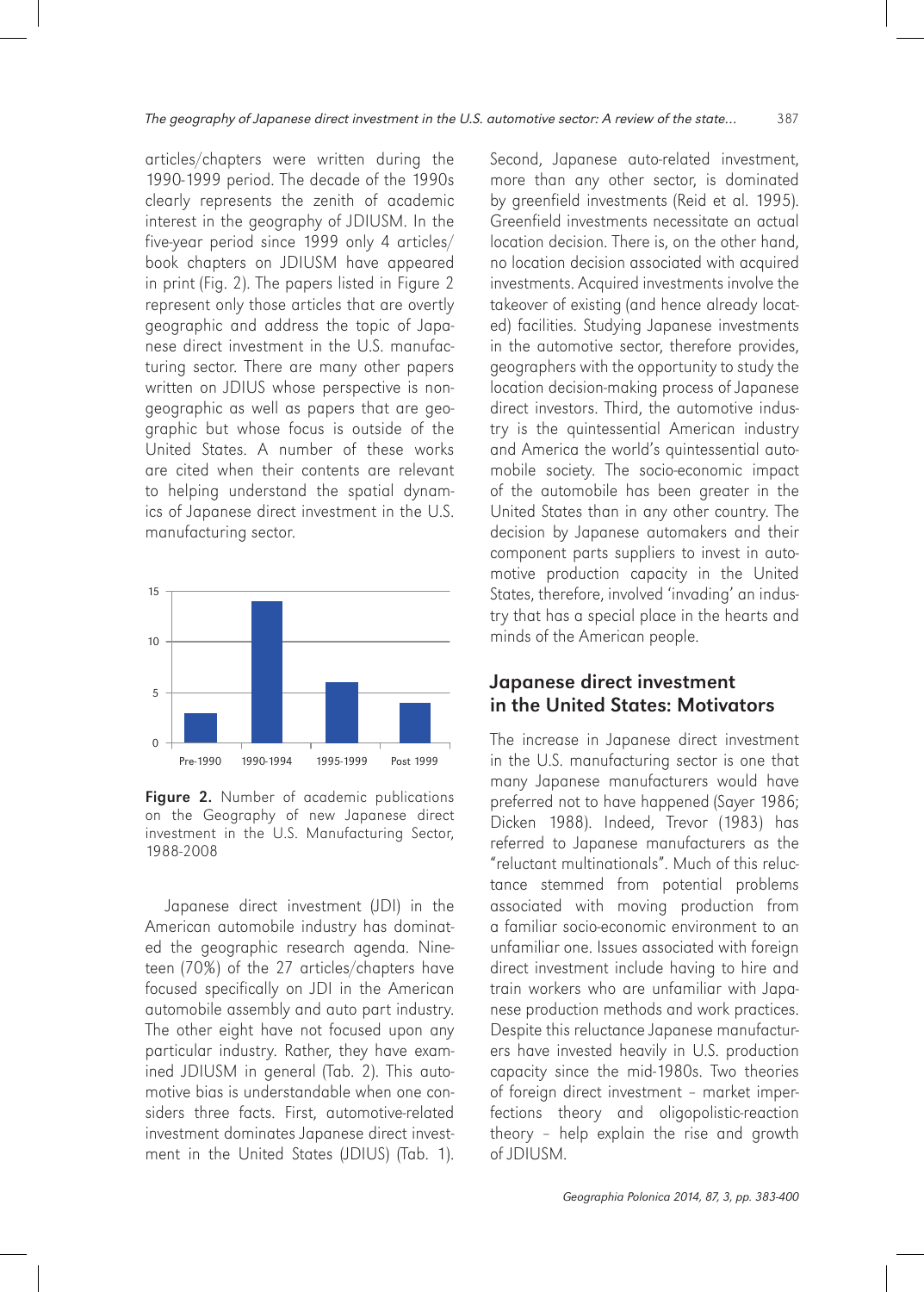#### Market imperfections

The existence of market imperfections helps to explain a significant amount of JDIUSM. Three main sources of market imperfections seem to have driven this investment – fluctuations in the yen-dollar ratio, tariffs and quotas, and the separation of markets for both material and information inputs.

With respect to the yen-dollar ratio, starting in 1985, the general trend has been the relative strengthening of the Japanese yen against the U.S. dollar. For example, in 1985 the yen-dollar ratio was 154:1, by 1988 it was 127:1, and by 2011 it was 82:1 (Fig. 3). This raised the cost of imported Japanese goods for American consumers while at the same time decreasing the costs of American land and manufacturing facilities to potential Japanese investors. Tsukazaki (1987) argued that it is difficult to quantify the extent to which the yen's rising value accelerated overseas direct investment by Japanese companies but there is little doubt that it is a significant factor (Flynn 1986; Tyebjee 1988).



Figure 3. Yen-Dollar exchange rate, 1980-2012

Note: Exchange rates are for January of each year. Source: Bank of Japan (http://www.stat-search. boj.or.jp/ssi/mtshtml/m\_en.html).

In addition to the appreciating value of the yen against the dollar, rising protectionism on the part of the United States also induced many Japanese manufacturers to establish production capacity in the United States (Sayer 1986). Over the years a large number of Japanese exporters have faced tariffs and quotas and establishing U.S. production capacity has allowed them to circumvent them (Franko 1983). Indeed, since the 1960s the tariffs and quotas were imposed on a wide range of Japanese products including automobiles (Rubenstein 1986), steel (Kawahito 1981), colour television sets (Ozawa 1979), computers (Lewis 1989) and textiles (Gross 1989).

Japanese industry has a unique organizational structure, dominated by corporate groups whose member firms have close ownership, business, and technological relationships. Corporate groups are a response to imperfections in the goods, capital, information, and labor markets. These imperfections are circumvented by internalizing, within corporate groups, the markets for inputs to the production process. With respect to material inputs Japanese manufacturers with production facilities in the United States often prefer to procure material inputs from other Japanese companies who are within the same corporate group and/or who provide them with material inputs in Japan. Securing material inputs from established and trusted suppliers allows Japanese manufacturers to better control both quality and price. In the case of the automotive industry these parts are often delivered on a just-in-time basis (see below). The desire to be supplied by established suppliers explains why many Japanese parts suppliers (e.g. within the automobile industry) have established production facilities in the United States. There is further discussion of corporate group membership and its spatial implications below.

# Oligopolistic reaction

As early as 1979 Ozawa suggested that oligopolistic manoeuvring was a major reason for large amounts of the early Japanese direct investment in the U.S. manufacturing sector. The basic premise of the theory is that competitors in industries with an oligopolistic structure react to each other's strategic moves by engaging in mimicking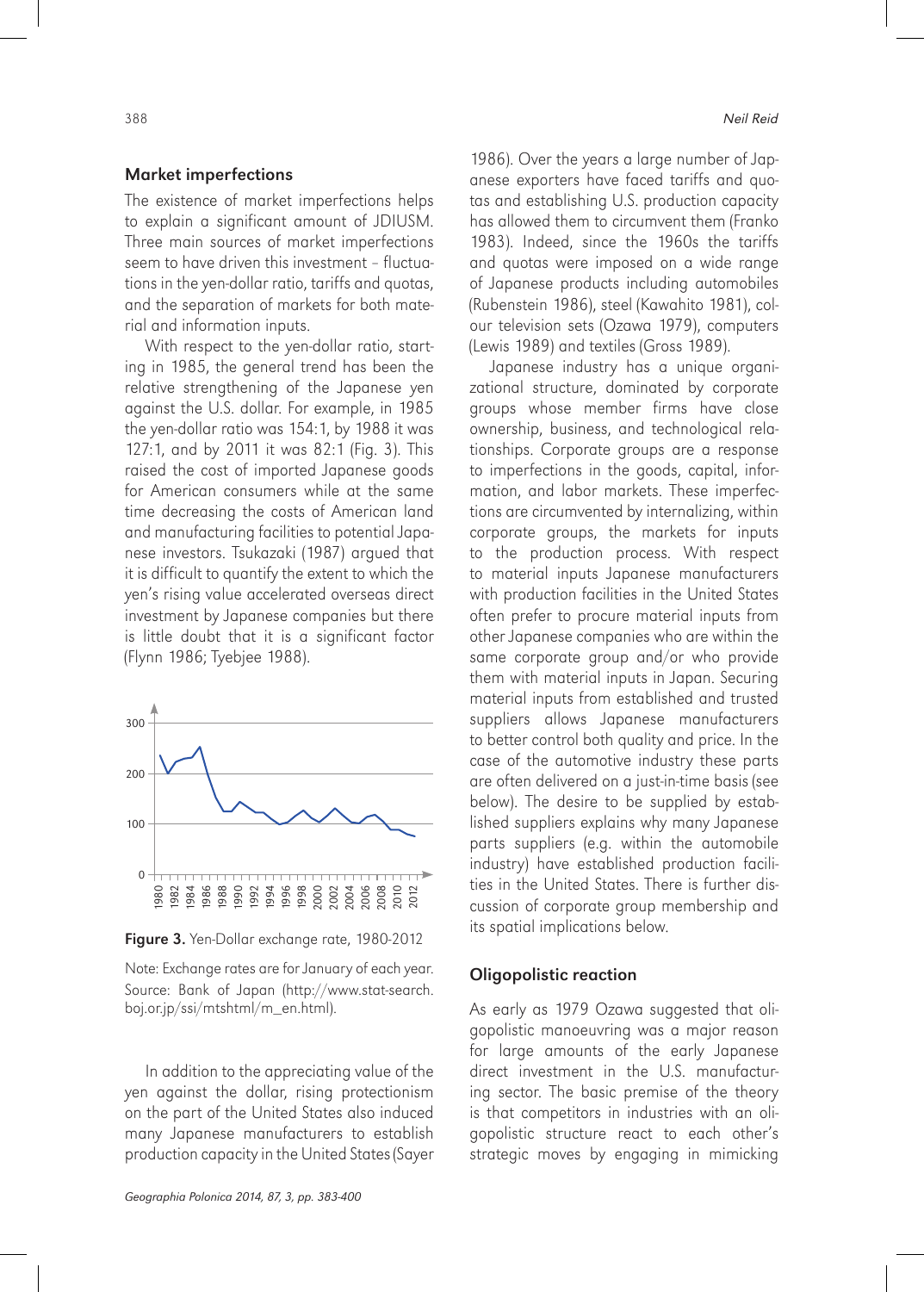behaviour (Knickerbocker 1969). For example, Sony began manufacturing colour television sets in San Diego, California in 1972 (Yoshino 1976). They were quickly followed to the United States by other Japanese colour television manufacturers and by 1988 there were twelve Japanese companies manufacturing colour televisions in the United States (MacKnight 1989). Yoshino (1976) claimed that Sony's decision to manufacture colour television sets in the United States was perceived by other Japanese television manufacturers as a threat to their share of the U.S. market. This threat was mitigated by Sony's major competitors investing in U.S. production capacity. There are limitations, however, to the oligopolistic reaction model as an explanatory tool for understanding JDIUSM. First, although it may explain why some firms (i.e. the followers) invest in U.S. production capacity it fails to explain why the original investor in a sector decided to do so. Second, the oligopolistic reaction model assumes that foreign direct investors are large firms who are members of industries that have an oligopolistic structure. While there are a number of large Japanese companies with production capacity in the United States (e.g. the Japanese automakers) a distinctive characteristic of Japanese direct investment in U.S. manufacturing is the dominance of small and medium-sized firms that operate markets that resemble a perfectly competitive structure.

# Japanese direct investment in the United States: Locational determinants and spatial dynamics

#### Agglomeration economies and JIT

Geographic research on JDIUSM has focused upon describing the spatial distribution and identifying the locational determinants of this investment. Prior to 1980 JDIUS was geographically concentrated in the Pacific Coast states. California (38% of total JDIUSM) and, to a lesser extent, Alaska (9%) were particularly favoured destinations of early Japanese direct manufacturing investment (Reid 1991).

Ó hUallacháin and Reid (1992) attributed this Pacific coast preference to what is commonly known in the foreign direct investment literature as the border effect. The border effect hypothesis suggests that foreign direct investors will focus their investment in countries that share a border with their home country. While Japan does not share a physical border with the United States the states that have a Pacific coastline can be considered the equivalent of border states. The preference for countries with a shared border occurs for a number of reasons including the fact that time zone differences with the home country are minimized, travel distances in the event of the need to make a trip home for business or social reasons are lessened, and neighbouring countries (compared to non-neighbouring countries) are more likely to contain larger numbers of immigrants from the home country (Heller & Heller 1974; Haigh 1989). For example, Californian cities such as Los Angeles have significant numbers of residents whose ethnicity is Japanese (Allen & Turner 1996). During the 1980s, while the border effect was still shown to be influential, JDIUSM became more geographically dispersed (Ó hUallacháin & Reid 1992, 1997). Although the Pacific Coast (particularly California) continued to receive large volumes of Japanese direct investment during the second half of the 1980s the region that was to become known as the Auto Alley (Alabama, Illinois, Indiana, Kentucky, Michigan, Mississippi, Ohio, Tennessee) emerged as the primary recipient of JDIUSM (Klier & Rubenstein 2008b) (Figure 4).<sup>1</sup> The influx of Japanese automobile assembly plants and automobile component parts makers was the catalyst behind this geographic shift. During the 1980s the Auto Alley received 43% of JDIUSM (Reid 1991). An Auto Alley location allowed Japanese automakers to minimize the costs of distributing assembled automobiles to the

<sup>&</sup>lt;sup>1</sup> Prior to 2000 the Auto Alley comprised the states of Illinois, Indiana, Kentucky, Michigan, Ohio, and Tennessee. Due to changing Japanese investment patterns the states of Alabama and Mississippi were added to the Auto Alley in the post-2000 period.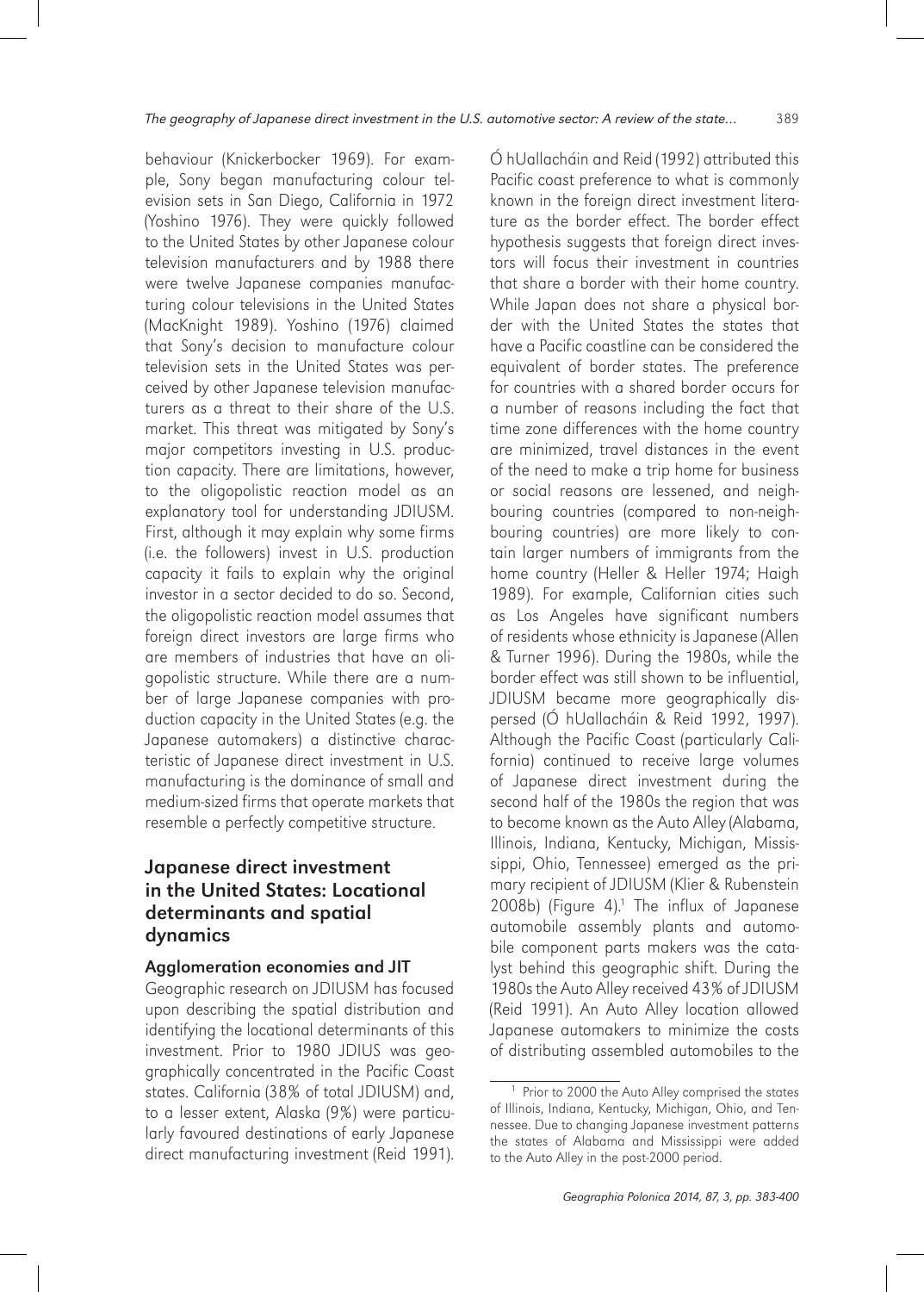American market (Reid 1990). Many Japanese auto part makers likewise located in the northern half of the Auto Alley. They did so, it has been argued, in order to be close to the Japanese assembly plants. Close geographic proximity to the automobile assembly plants facilitated just-in-time delivery of component parts (Florida & Kenney 1991a).

The growth of Japanese automobile investment in the Auto Alley has changed over time. There are 13 Japanese automobile assembly plants in the United States, 8 of which were constructed before 2000 and 5 of which were constructed after 2000. There is a very distinctive geography to the pre- and post-2000 assembly plants. All of those constructed prior to 2000 are located in the northern half of the Auto Alley while 3 of the 5 constructed after 2000 are in the southern half of the Auto Alley, one is in the northern half of the Auto Alley, and one is completely outside of it (Fig. 4).

A significant theme permeating geographic research on JDIUSM has been assessing the role of agglomeration economies in influencing its spatial distribution. Agglomeration economies have long been invoked as a key explanatory factor in the spatial clustering of manufacturing in general and foreign direct investment in particular (see for example, Shaver & Flyer 2000; He 2003; Crozet et al. 2004). The evidence presented in these studies provides mixed support for the proposition that agglomeration economies are a critical factor in the location decisions made by Japanese manufacturers. Within the context of JDIUSM three distinct types of agglomeration economies have been identified. First, agglomeration economies are defined in terms of the extent to which the spatial distribution of JDIUSM parallels the spatial distribution of domestic manufacturing investment (hereafter known as TYPE I agglomeration). Second, they are defined in terms of the



Figure 4. Japanese auto assembly plants opened pre- and post-2000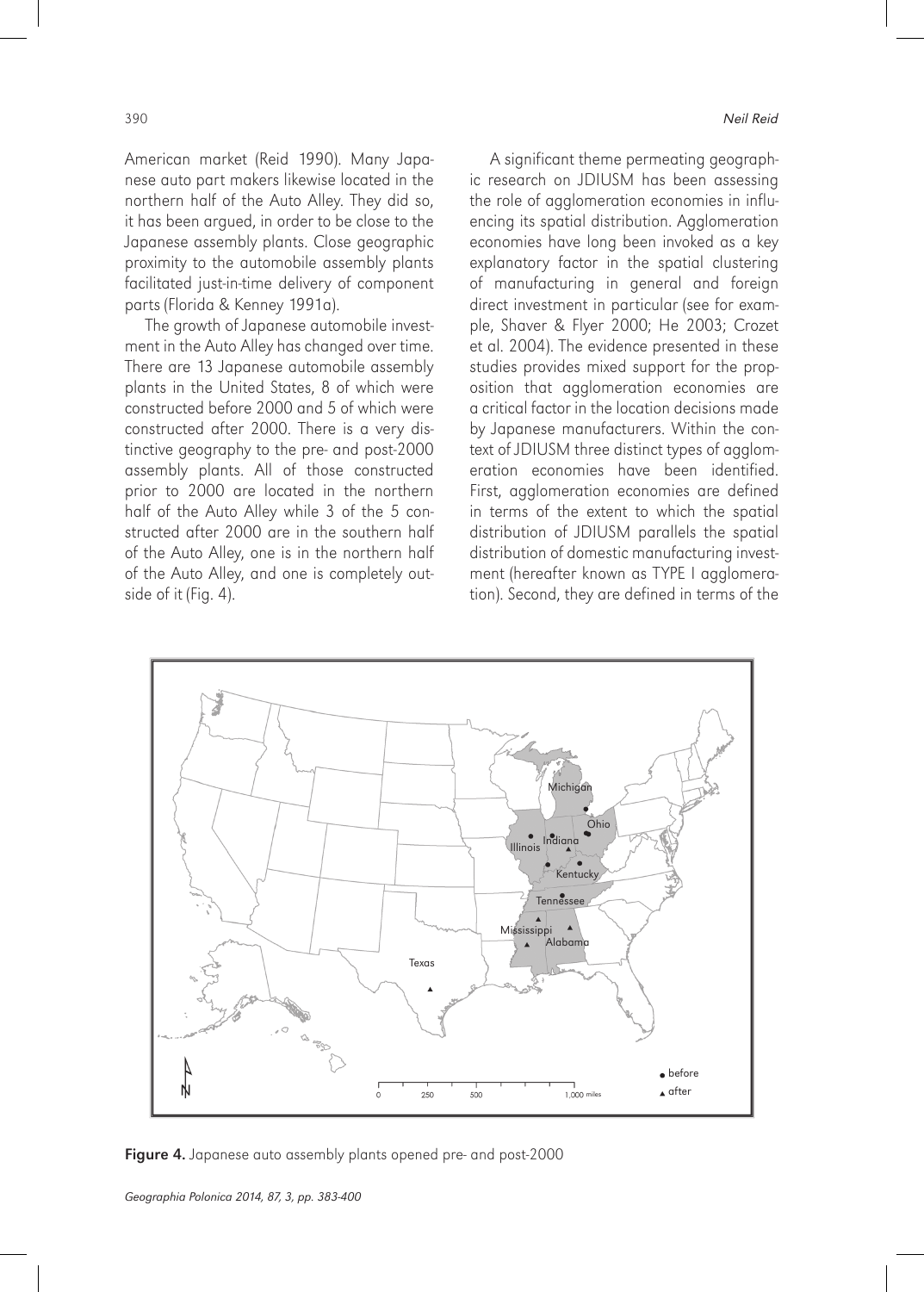extent to which the spatial distribution of new JDIUSM parallels the spatial distribution of existing JDIUSM (TYPE II agglomeration). Third, they are defined in terms of the extent to which the spatial distribution of JDIUSM in a specific manufacturing sector (e.g. automobiles) is driven by the need of customers and suppliers to be in close geographic proximity to each other (TYPE III agglomeration).

There are a number of studies that find support for TYPE I agglomeration. Chang (1989) noted that JDIUSM during the early 1980s (1982-1986) was geographically concentrated in states experiencing a general growth of manufacturing. Ó hUallacháin and Reid (1992), likewise, for the period 1980-1987, found Japanese manufacturers locating in states with large amounts of domestic manufacturing. Both of these studies failed, however, to disaggregate JDIUSM by mode of entry – acquisition or greenfield. An acquisition refers to a situation where a Japanese investor purchases an existing manufacturing facility while a greenfield investment involves construction a new manufacturing facility. Such disaggregation makes sense in light of the fact that Japanese acquisitions are constrained by the geographic distribution of acquisition opportunities. Such constraints are not, by definition, placed upon greenfield investments.

Recognizing the need to disaggregate JDIUSM by mode of entry Ó hUallacháin and Reid (1997) conducted separate analyses for acquired and greenfield Japanese manufacturing plants. Not surprisingly, they found the geographic distribution of Japanese acquisitions during the 1970s, 1980s, and early 1990s to be influenced by the geographic distribution of domestic manufacturing. Similarly, they found that the distribution of domestic manufacturing to influence Japanese greenfield investments during the 1970s and 1980s. By the early 1990s, however, the geographic distribution of domestic manufacturing was no longer influencing the geography of Japanese greenfield investments.

TYPE II agglomeration has been the subject of one study. Ó hUallacháin and Reid (1997) found some evidence that Japanese manufacturing acquisitions during the 1970s were influenced by the geographic distribution of JDIUSM. During the 1980s and early 1990s, however, there was no evidence to support this. In the case of greenfield investments Ó hUallacháin and Reid (1997) found no evidence that these investments were being influenced by the geographic distribution of JDIUSM during the 1970s and 1980s. They did, however, find evidence that the geographic distribution of JDIUSM influenced Japanese greenfield investments during the early 1990s. In a study of JDI in Europe Gross et al. (2005) found that during the 1970s Japanese manufacturing investment appeared to be attracted by the existence of other Japanese manufacturing investment. By the mid-1980s, however, the location of Japanese manufacturing investment was more strongly influenced by the presence of Japanese service investment than Japanese manufacturing investment.

Of the three categories of agglomeration economies TYPE III are the most extensively studied. A study by Head et al. (1995) suggested that TYPE III agglomeration effects were operating across a wide range of sectors, not just in the oft-quoted automotive industry. It is in the automotive industry, however, that the phenomenon of TYPE III agglomeration economies has been most extensively studied. Many of these studies suggest the existence of very strong agglomeration economies with respect to Japan's automotive presence in the United States. These agglomerations are characterized by close geographic proximity between an assembly plant and its suppliers. This proximity, it has been argued, facilitates the smooth functioning of just-in-time (JIT) manufacturing systems. Under JIT parts are delivered to the point of final assembly just in time for incorporation into the manufacturing process. Parts can be delivered as frequently as every two hours (Florida & Kenney 1991b). Kenney and Florida (1992) suggest that JIT necessitates close spatial proximity between customers and suppliers. The result, they argue, is a geographically clustered pattern of assemblers and suppliers. Smith and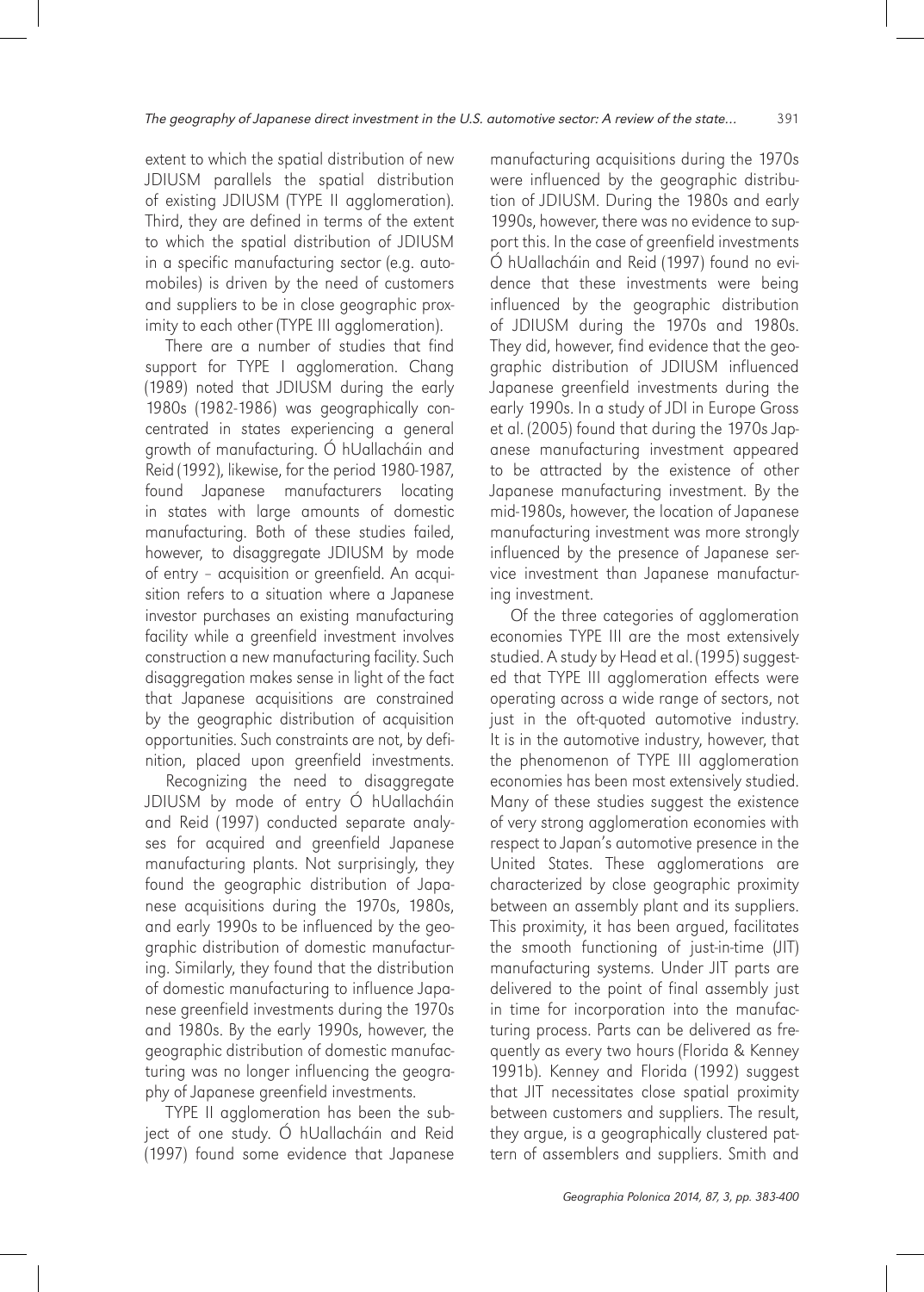Florida (1994), using regression analysis, found support for the hypothesis that proximity to a Japanese assembly plant is a key site selection criteria for Japanese auto parts suppliers. They also found, however, that the existence of domestic assembly plants might be influencing the location decisions of Japanese part suppliers. This latter finding suggests that the agglomeration economies experienced by Japanese auto parts suppliers might extend beyond the advantages of being in close geographic proximity to Japanese assembly plants.

In an early study on the spatial implications of JIT Kenney and Florida (1992) found its use to be widespread among Japanese automotive companies in the United States. Eighty percent of first-tier suppliers and 43% of second-tier suppliers deliver component parts according to a JIT schedule. First tier suppliers sell and deliver directly to the automobile assembly plants while second tier suppliers supply first tier suppliers. Furthermore, Kenney and Florida (1992) found that 41% of first-tier suppliers are located within a two-hour drive of their major customers. Indeed, proximity to automobile assembly plants was the most important site selection criteria for 90% of Japanese automobile component parts makers (Kenney & Florida 1992). In addition to facilitating the delivery of parts Florida and Kenney (1991b) also suggest that geographic proximity makes it easier for engineering personnel to travel between plants to discuss engineering and production issues.

An interesting twist on agglomeration in the automotive industry concerns the potential influence of Japanese corporate groups and networks. Reid et al. (1995) hypothesized that Japanese automotive agglomerations in the United States might be geographically organized around corporate group membership. In other words Japanese automakers in the United States do not just attain their component parts from any Japanese supplier. Rather, they obtain them from suppliers who are members of the same corporate group (keiretsu). Purchasing component parts from corporate group members ensures the delivery of high quality component parts according to quality and delivery specifications established by the automakers themselves. Rubenstein (1991) noted that Japanese automakers often ask key suppliers to follow them to the United States to provide them with component parts, while a survey by Kenney and Florida (1992) found that the desire to maintain an existing relationship with a Japanese automaker was the primary reason that Japanese component parts makers decided to establish U.S. production capacity. Ó hUallacháin (1993) agued that corporate group ties influenced the location decisions of Japanese steel producers in the United States. Despite suggestions that corporate group membership might influence the location of JDIUSM there is only limited statistical evidence to support this hypothesis, Indeed the only statistical evidence was presented by Head et al. (1995) who found that the location of Japanese auto component parts makers is influenced by the need to be in close geographic proximity to assembly plants who are members of the same corporate group. Martin et al. (1995), however, found that Japanese auto makers in the United States re-established only 26% of the supply linkages that they had in Japan. Those that were re-established tended to be those that were strong in Japan. At the same time research has shown that suppliers have a lot more independence in seeking new business relationships than previous studies have suggested (Martin et al. 1995). This is a finding supported by Ngido (2011) who questions the conventional wisdom that customer-supplier relationships in the Japanese automotive industry are ones in which the customer tends to be dominant and the supplier tends to be captive. In terms of the benefits of working with an existing partner it has been shown that long-established customersupplier relationships are most effective in facilitating the transfer of more complex and higher-level knowledge and technology (Kotabe et al. 2003). In an intriguing study Blonigen et al. 2005 examined the location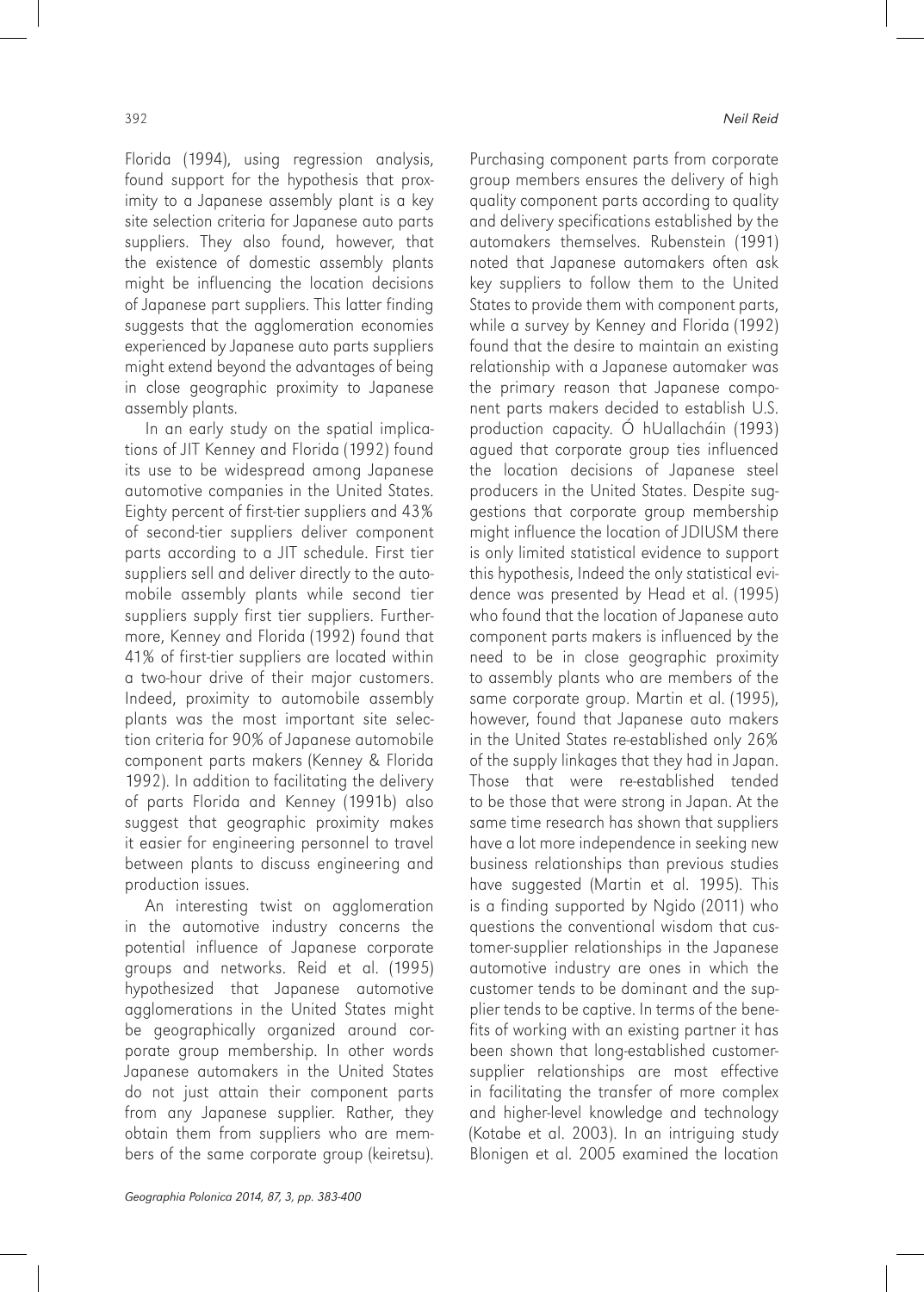decisions of companies who are in different industries but are members of the same corporate group (horizontal, as opposed to vertical, keiretsu). They found evidence that such companies tended to be influenced by the location decisions of other corporate group members suggesting that networking and information externalities were responsible. However, this study was conducted at the international scale and so we do not know if the same processes are at work and the same patterns are replicated at the regional scale within countries.

Later studies by Klier (1995, 1999, 2000) challenged the whole notion that JIT necessitates spatial proximity and geographic clustering. Klier (2000) argues that the level of spatial clustering exhibited in the Japanese automotive industry is nowhere near as high as Kenney and Florida (1992) suggest. The most geographically clustered supplier network identified by Klier (2000) was that of Honda. Only 29% of Honda's suppliers are located within 100 miles of the assembly plant. Klier (2000) argued that JIT does not result in local scale geographic clustering. Rather, clusters of suppliers are more regional in nature, extending over hundreds of miles. Thus, the median distance between Auto Alliance (a joint venture between Mazda and Ford located in Flat Rock, Michigan) and its Japanese suppliers is 238 miles (Klier & Rubenstein 2008a). Klier (1995, 1999), however, does note spatial clustering tendencies do seem to vary from automaker to automaker and according to whether the suppliers are domestic- or Japanese-owned. For example, Honda's supply network is more geographically clustered than Diamond Star's (a joint venture between Mitsubishi and Chrysler located in Normal, Illinois). Twentysix percent of Honda's Japanese suppliers are located within 100 miles, compared to only 8% of Diamond Star's Japanese suppliers. In a similar fashion, Japanese suppliers to the Japanese assembly plants tend to be more geographically clustered than domestic suppliers to the Japanese assembly plants. For example, 19% of Toyota's Japanese suppliers

are located within 100 miles of the assembly plant. In contrast, only 5% of Toyota's American suppliers are located within 100 miles of the assembly plant. Another important distinction noted by Kier and Rubenstein (2008b) is the difference in the mean distance between Japanese assembly plants and suppliers who are located in the northern and southern zones of the Auto Alley. The mean distance between assembly plants located in the northern zone of the auto alley (Illinois, Indiana, Kentucky, Michigan, and Ohio) ranges between 238 and 372 miles while the average distance in the southern zone (Alabama, Mississippi, and Tennessee) ranges between 497 and 776 miles. Japanese assembly plants located in the Auto Alley's southern zone are largely supplied by already established suppliers located in the Alley's northern zone. Southern zone assembly plants were constructed at later dates than those in the northern zone and automakers like Honda decided that this additional demand (e.g. for transmissions) could be met by northern zone suppliers. There are exceptions, of course. For example, Honda did build a new engine plant in close to proximity to its assembly plant in Lincoln, Alabama (Klier & Rubenstein 2008a). An additional factor that influences the extent of geographic clustering between assemblers and suppliers is the nature of the parts being shipped. Parts that are bulky (e.g. transmissions and axles) and/or need to be produce in variety and in accordance in synchronicity with the assembly plant production schedule (e.g. seats) are best produced in close proximity to the customer (Klier 1998). Parts that are standardized and whose production can be planned well ahead of time can be manufactured at a greater geographic distance and still be delivered on a just-in-time basis This is often achieved by the use of third-party logistics providers who organize the delivery of various parts to distribution depots (crossdocks) where they are sorted and delivered to the assembly plant on a JIT basis. These distribution depots are located in close geographic proximity to the assembly facilities (Kaneko & Nojiri 2008). Use of third-party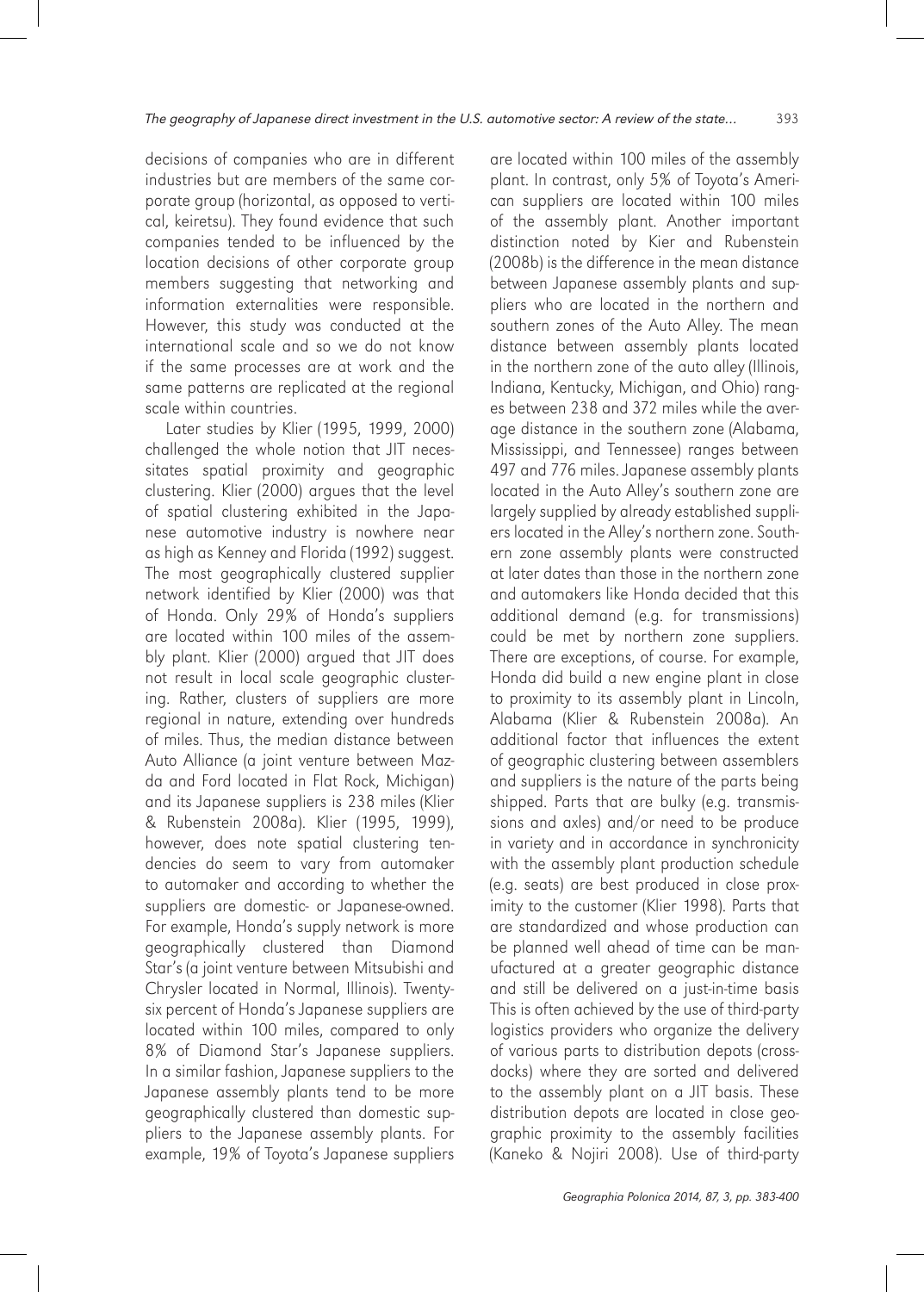logistics providers by the auto industry in the U.S. began in the early 1990s when many automakers realized that they could achieve both cost savings and higher levels of delivery reliability by utilizing the services of specialized logistics companies (Zielinski 2007). As a result the automotive industry is now the biggest user of third-party logistics providers in the United States (Carbone & Soifer 2009). Toyota has become particularly adept at the use of cross-docking both within the United States and Japan (Liker & Wu 2006; Kaneko & Nojiri 2008). Cross-docking became particularly important in the post-2000 period when Japanese automobile assembly plants started to locate in the southern half of the Auto Alley (Fig. 1). In doing so they were locating geographically distant from many parts suppliers who were geographically concentrated in northern Auto Alley states such as Ohio and Indiana. The importance of appropriately experienced third-party logistics providers can best be exemplified by countries where they do not exist. Their absence is a major challenge for the Australian automotive industry (Singh et al. 2005).

In addition to cross-docking the nation's extensive Interstate Highway System facilitates the bridging of large geographic distances between suppliers and assemblers. Indeed geographic proximity to an Interstate Highway has been identified as a key locational determinant for Japanese automobile component parts makers (Kenney & Florida 1992; Woodward 1992; Smith & Florida 1995). There appears to be little debate on the literature on this issue. Indeed, Klier (2000) argues that geographic proximity to an Interstate Highway is more important than geographic proximity to assembly plants for Japanese auto parts makers. According to Akira Soejima, Senior Managing Director for Fuji Motors, a major reason that the automaker decided to build an assembly plant in Lafayette, Indiana was "because of its transportation facilities" (Perrucci & Kong 1994: 41). In countries where a less modern and reliable highway system exists there are significant challenges to just-in-time delivery (Gulyani 2001).

#### Labour

The impact of labour as a locational determinant of JDIUSM has been investigated extensively in the geographic literature. Labour is a complex and multi-faceted site selection factor and brings to the surface a variety of issues including education, unionization, wage rates, and race. Doeringer and Terkla (1992) argue that labour force issues are the key to understanding the location decisions of Japanese manufacturers in the United States. Florida and Kenney (1991b, 392) on the other hand, in discussing Japanese direct investment in the automotive sector, argue that "the local labour market or local labor cost have relatively little impact on locational choices".

There seems to be general agreement in the literature that Japanese manufacturers place high value on employees who are flexible, loyal, and capable of engaging in problem solving (Doeringer & Terkla 1992; Reid et al. 1995). Employees with such characteristics are considered critical to the successful introduction and smooth functioning of Japanese production methods. Japanese auto and auto parts makers with production facilities on the United States have a meticulous and rigorous process for hiring new employees (Florida & Kenney 1991b).

Several studies have examined the role of trade unions in influencing the geography of JDIUSM. Both Woodward (1992) and Ó hUallacháin and Reid (1997) found evidence to support the hypothesis that the spatial distribution of Japanese greenfield plants are influenced by the desire to avoid states where trade unions are strong. Working at a different geographic scale (the county) and looking only at the role of three unions (the United Auto Workers, the United Steel Workers, and the United Rubber Workers) Smith and Florida (1994) found evidence that Japanese greenfield plants in the auto industry avoid counties where these three unions have a presence. Chang (1989), on the other hand, found no evidence that the location of right-to-work states have any influence on the spatial distribution of JDIUSM.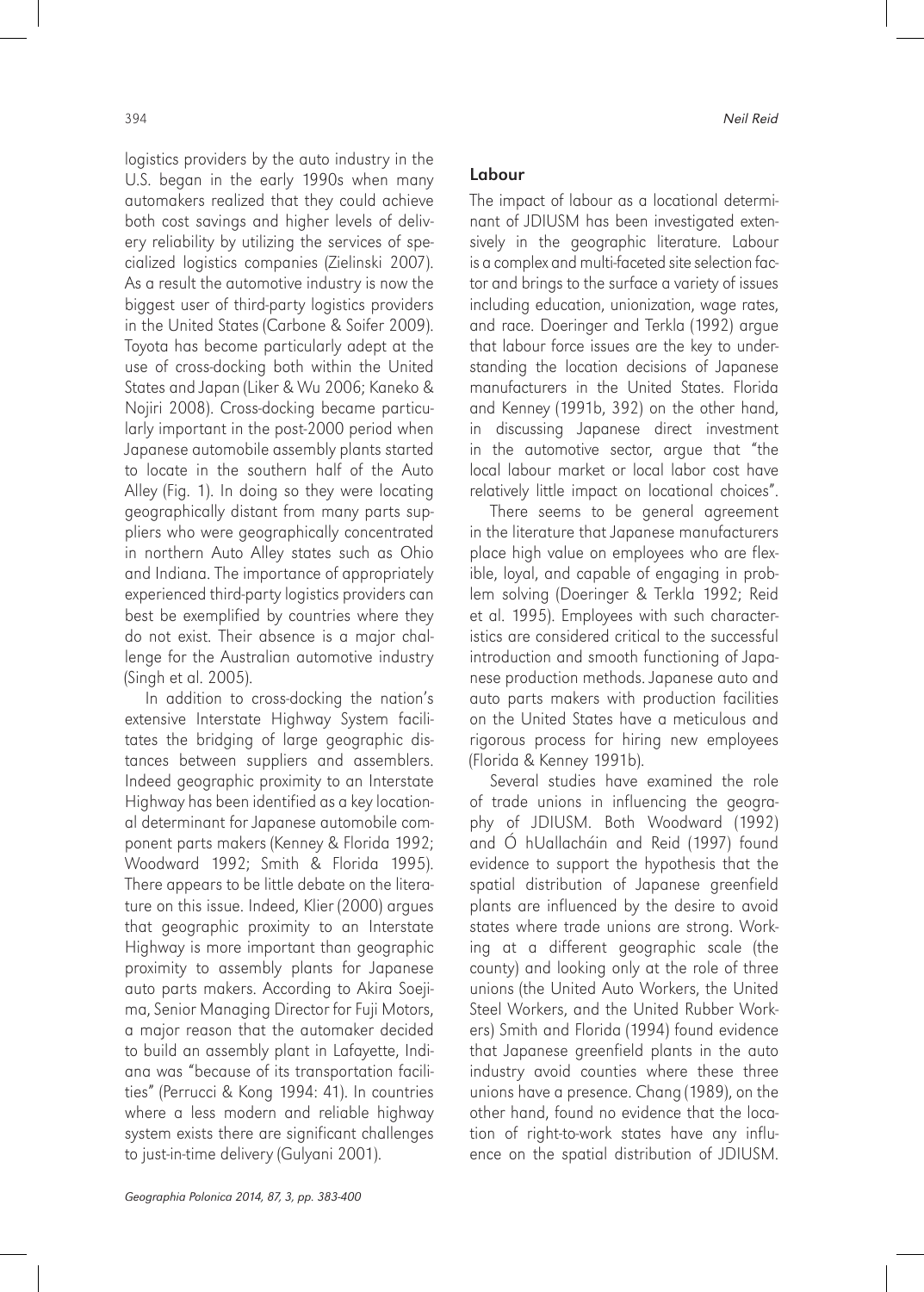In states with right-to-work laws unions tend to be weaker and have less influence as State law in those states prohibits membership of a trade union as a condition of employment. According to one regional development who worked for the state of Michigan Japanese automotive companies "try to get fifty or more miles out of reach from the union".

Doeringer and Terkla (1992) have argued that the existence of trade unions and/ or right-to-work laws is not critical in the location decisions of Japanese manufacturers. Rather, Japanese manufacturers seek locations where they can find labour who have the skills and commitment to engage in collaborative problem solving. Smith and Florida (1994) found that Japanese greenfield automotive investments are attracted to counties where the labour force is better educated and that Japanese auto parts makers have a tendency to locate in higher wage rate areas. They argue that this is consistent with the desire of Japanese auto part makers to hire workers who are better educated and have the problem solving skills and work ethic that they seek. In a letter sent to prospective employees one Japanese automaker stated that "we seek high morale and motivation among all employees (…), we will pay you a competitive wage. In return we expect excellent attendance, high productivity, and the best quality work from you" (Mills 1985).

The role of race in influencing JDIUSM has also been investigated in the geographic literature. The identification of race as a potential locational determinant of JDIUSM was prompted partly by anecdotal evidence that Japanese manufacturers prefer to avoid locations with large minority populations and partly by a number of lawsuits in the early 1980s in which Honda was accused of utilizing hiring practices that discriminated against Blacks and females (Cole & Deskins 1988). A local government official in a midwestern state who helped to recruit Japanese investment to his state during the 1980s noted that "many Japanese companies at the time specifically asked to stay away from areas with high minority populations" (Cole & Deskins

1988). The evidence on race is mixed. Woodward (1992) found that Japanese greenfield plants in the Auto Alley avoided counties with high Black population densities. He found no such evidence of similar avoidance for Japanese greenfield plants located outside of the Auto Alley. In a later study, however, Smith and Florida (1992) present evidence that refutes the notion that Japanese greenfield automotive investments avoids counties with large minority (non-white) populations.

Japanese labor preferences have resulted in many Japanese manufacturers opting for greenfield plants in rural locations and small towns. Over half of Japanese automotive plants are located in towns whose populations are under 20,000 (Reid 1990; Florida & Kenney 1991a). It is in such locations that the 'right type' of employee can be found. Cole and Deskins (1988) also argue that small towns and rural locations facilitate the Japanese's racist hiring policies. The Equal Employment Opportunity Commission (EEOC) requires the racial composition of a manufacturing plant's workforce be representative of the plant's labourshed. Cole and Deskins (1988) suggest that locating in predominantly White small towns allows Japanese automotive companies to hire small numbers of Blacks without violating EEOC guidelines. Despite locating in such communities Cole and Deskins (1988) found that Japanese automotive companies still hired a smaller percentage of Blacks than mandated by EEOC guidelines.

Labour has also impacted the location decisions of Japanese automakers in terms of where they locate with respect to each other. Japanese automakers do not wish to compete with each other for the same potential labour force. Initially they avoided such competition by locating in a different state from other Japanese automakers. With only eight states in the auto alley, however, each one soon had a Japanese automobile assembly plant and the automakers had to locate in the same state as a competitor. In choosing locations Japanese automakers strategically located at least a twohour drive from an existing Japanese automobile assembly plant (Klier & Rubenstein 2008b).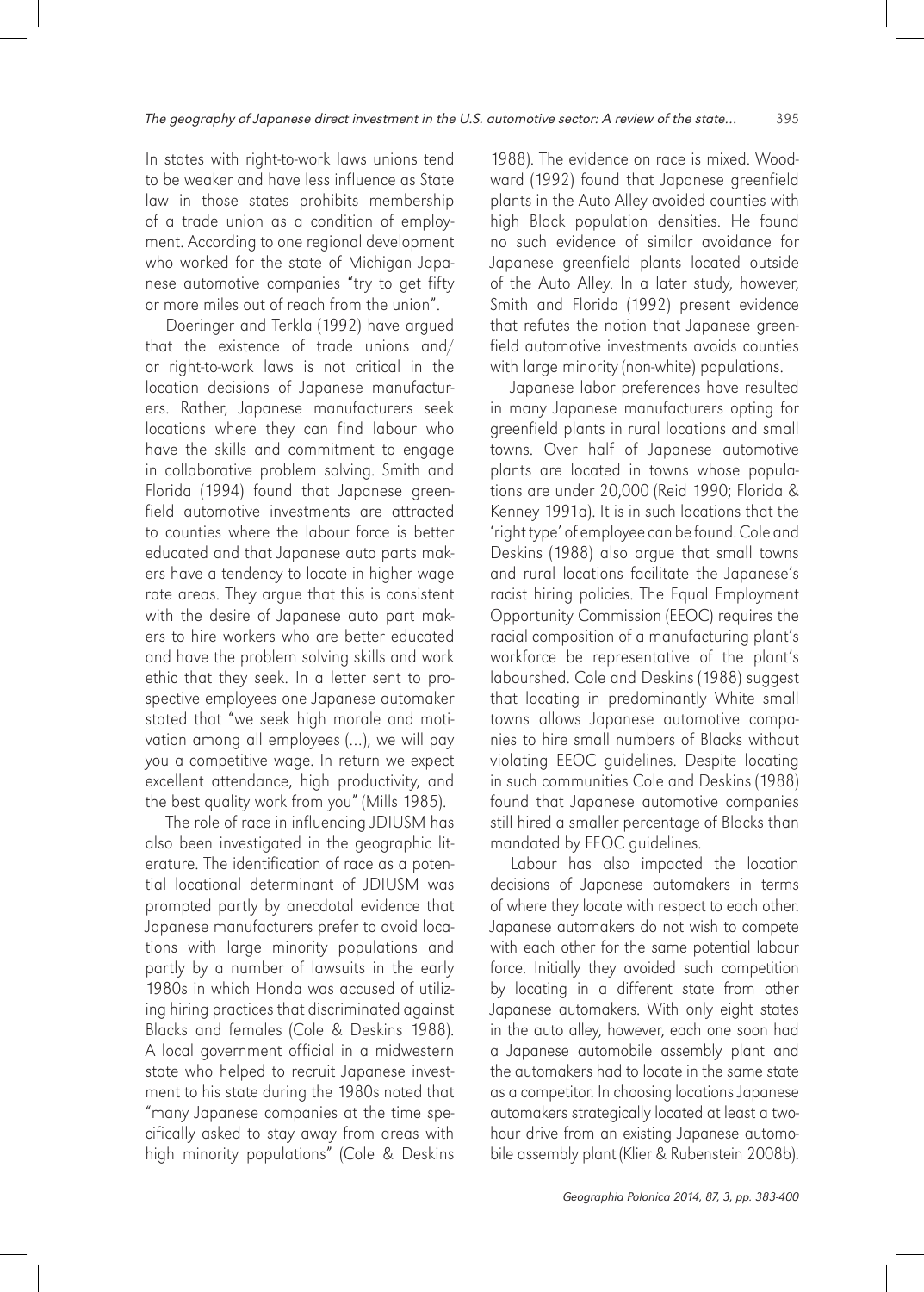### Conclusions and future research

This chapter has provided a summary of several decades of research on the geography of Japanese direct investment in the U.S. manufacturing sector. Much of the early geographic literature on JDI in the U.S. automotive industry suggested that JIT necessitates close geographic proximity between suppliers and customers. The result is a geographically concentrated supply network in which automobile assembly plants are surrounded by literally dozens of component parts makers. More recent writings, however, call into question this suggested geographic arrangement and evidence has been presented which suggests that supply networks extend over hundreds of miles and are regional, rather than local, in nature. These supply networks became more geographically dispersed as new Japanese automobile assembly plants opened up in southern states in the post-2000 period. These new plants were geographically distant from already existing suppliers located in northern states. In many respects, it is somewhat ironic that scholarly interest in the geography of Japanese direct investment in the U.S. automotive sector waned at a time (post-2000) when the emergence of plants in southern states was actually making the spatial dynamics of the industry more interesting.

Part of the early rush to judgment as to the spatial implications of JIT may stem from misconceptions, on the part of economic geographers, as to the nature of JIT. Lubben (1988) (not a geographer) notes that one of the major misconceptions about JIT is that it is primarily an inventory control system. While inventory reduction is a potential benefit of JIT it is one of a number of objectives. As noted by Lubben (1988: 8) "the goal of JIT is to eliminate any function in the manufacturing system which burdens the company with overhead, impedes productivity, or adds unnecessary expense to the customer's operating system". From this definition it is clear that minimizing inventory is just one unnecessary expense that might exist in any manufacturing

system. Economic geographers seemed overly-focused on the idea that inventory control is the primary objective of JIT. Much of the early writings about the geographic implications of JIT were predicated on this idea. It may have, therefore, benefitted geographers to delve more deeply into the business school literature and develop a more comprehensive understanding of JIT. It is also highly probable, given the lack of any reference to it in the literature, that geographers were unaware of the emergence and utilization of third party logistics providers and crossdock distribution points which allowed some parts to be delivered on a just-in-time basis from a longer geographic distance.

It is, of course, possible that there is some merit to the close geographic proximity hypothesis postulated by the earlier writings. One of the problems associated with the manner in which economic geographers have dealt with the issue of the spatial implications of JIT revolves around the fact that JIT, from an inventory control perspective, is ill defined. Many manufacturers claim that they have material inputs delivered on a JIT basis. However, JIT delivery means different things to different manufacturers. For example, research by Delbridge and Oliver (1991) and Liker and Lu (2006) suggests that there is a considerable gap between the relative efficiencies of the JIT systems of American and Japanese manufacturers. For example in their study, of 54 automobile component parts suppliers in Japan, the United States, and Europe who claimed to utilize JIT inventory control, revealed that Japanese suppliers had average of 1.52 days of inventory and 7.9 deliveries per day. American suppliers, on the other hand, had an average of 8.1 days of inventory and 1.5 deliveries per day. This general pattern has been verified by Liker and Wu (2006) who demonstrate that Japanese automakers in the United States perform much better than their American counterparts when it comes to the efficiency of JIT – this includes inventory turnover, the need to use emergency deliveries, and on-time arrival of shipments. Clearly, this suggests that JIT can be operated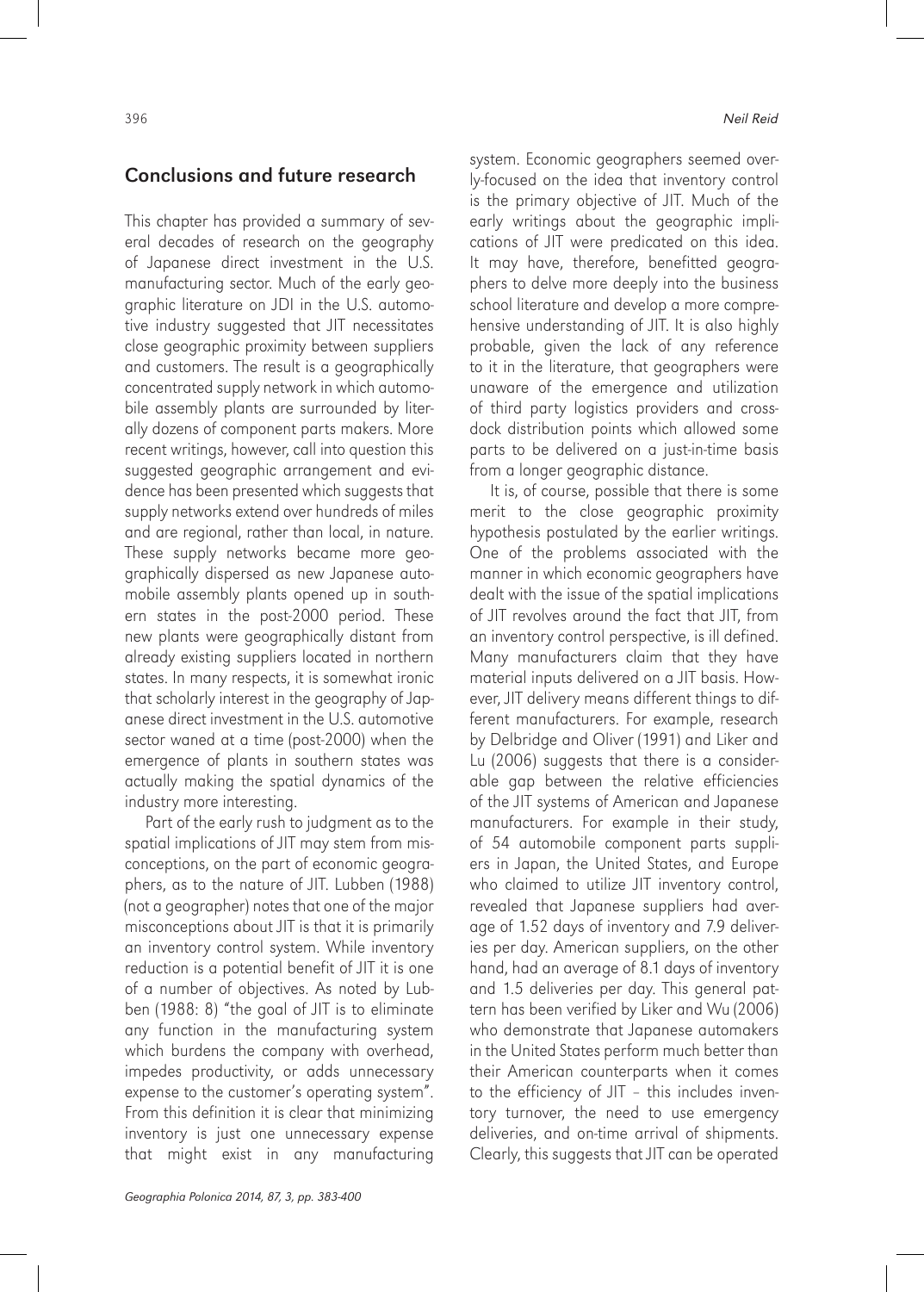at different levels of efficiency. More research in this area would be both informative and enlightening.

Beyond addressing the questions arising from the spatial implications of JIT there is clearly room for expanding studies of JDI-USM beyond the automotive sector. While the emphasis on the automotive sector is understandable there is ample Japanese direct investment in other manufacturing sectors that are worthy of attention, e.g. chemicals, industrial machinery, and electronic products. We know very little about JDI in these other manufacturing sectors. Many of the same questions and issues that have been asked and raised with respect to JDI in the automotive sector could be applied to these other sectors. What are the locational determinants of JDIUS in these other sectors? How extensively is JIT used in these sectors?

Researchers also need to think carefully about the appropriate scales of analysis for enhancing our understanding of the geography of JDIUSM. Much of our scales of analysis decisions are driven by data availability. Thus, the state and the county have been popular units of analysis. As noted above, however, a number of studies suggest that agglomeration economies are regional, rather than local, in nature. This leads Head et al. (1994) to question whether the state is the appropriate geographic unit

of investigation. The decision as to what is the appropriate geographic scale of investigation needs to be driven by theory rather than by the availability of data. Circumventing data limitations problems might require the utilization of more sophisticated analytical techniques and/or the collection of primary survey data.

Finally, there appears to have been a general decrease in scholarly interest in Japanese direct investment since the late 1990s. This, to a large extent, appears to mirror a declining scholarly interest about the topic of foreign direct investment in the United States in general. It may well be that scholars feel that there is little interest in the topic among their peers. There is a tendency in academia for topics to go through a life cycle characterized by increasing interest, peak interest, and declining interest. In that respect JDI-USM is perhaps no different than many other topics in economic geography. That does not mean, however, that the topic is irrelevant or unimportant. Despite declining academic interest Japanese direct investment in the U.S. manufacturing sector continues to grow and is worthy of ongoing monitoring and study.

#### Editors' note:

Unless otherwise stated, the sources of tables and figures are the author(s), on the basis of their own research.

# References

- Allen J.P., Turner E., 1996. Spatial patterns of assimilation. Professional Geographer, vol. 48, no. 2, 140-155.
- Belli R.D., 1984. Foreign Direct Investment in the United States in 1983. Survey of Current Business, vol. 64, no. 10, pp. 26-48.
- Blonigena B., Ellis C.J., Fausten D., 2005. Industrial groupings and foreign direct investment. Journal of International Economics, vol. 65, no. 1, pp. 75–91.
- Bureau of Economic Analysis, U.S. Department of Commerce, 1986. Foreign direct investment

in the United States: Detail for historical-cost position and balance of payments flows, 1985. Survey of Current Business, vol. 66, no. 8, pp. 74-86.

- Bureau of Economic Analysis, U.S. Department of Commerce, 1988. Foreign direct investment in the United States: Detail for historical-cost position and balance of payments flows, 1987. Survey of Current Business, vol. 68, no. 8, pp. 69-83.
- Bureau of Economic Analysis, U.S. Department of Commerce, 1991. Foreign direct investment in the United States: Detail for historical-cost position and balance of payments flows, 1990. Survey of Current Business, vol. 71, no. 8, pp. 47-79.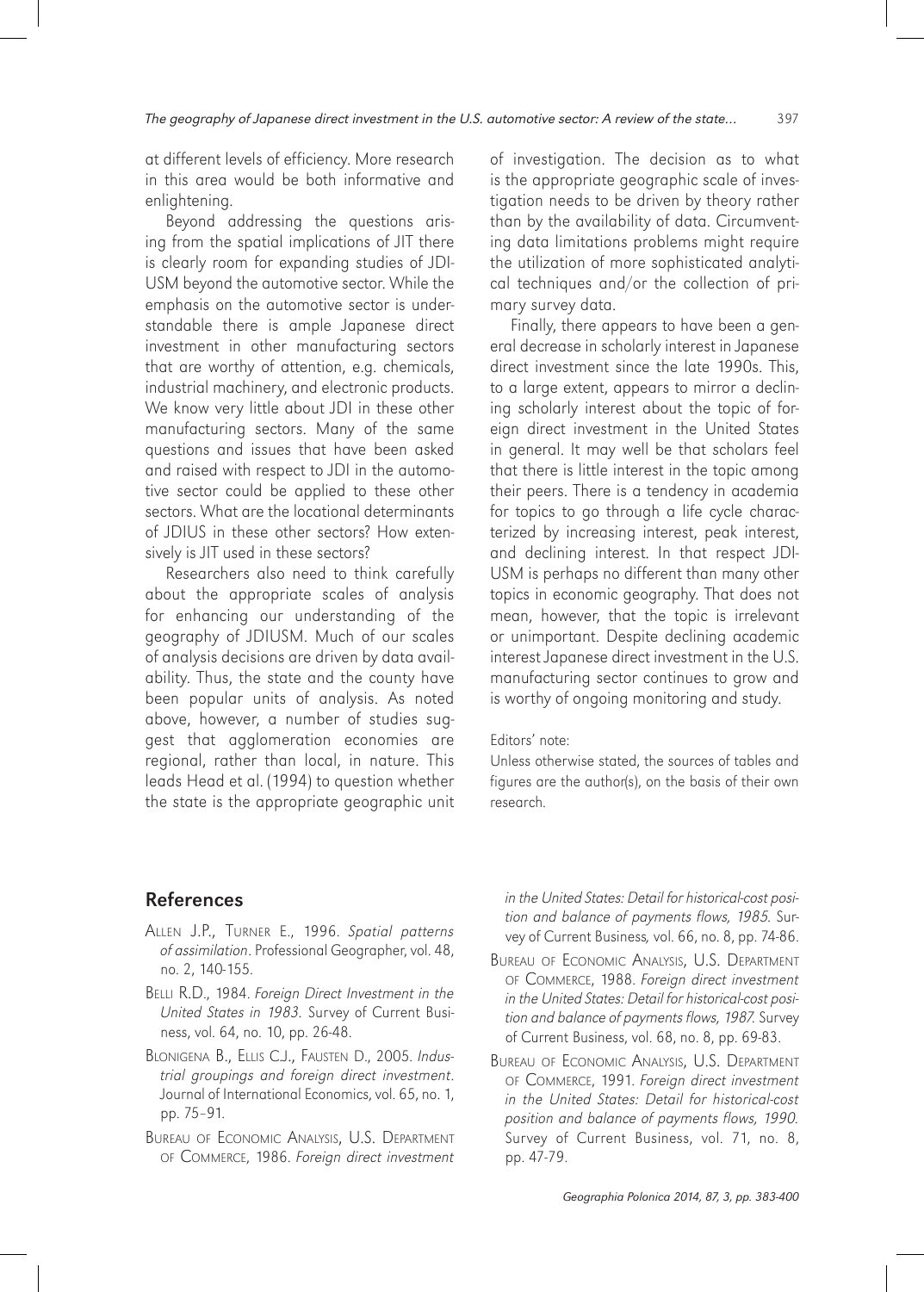- Carbone L., Soifer D., 2009. Third-party logistics: Keeping America's economy moving. Arlington, VA: Lexington Institute.
- Chang, K-T., 1989. Japan's direct manufacturing investment in the United States. The Professional Geographer, vol. 41, no. 3, pp. 314-328.
- Cole R.E., Deskins D.T., 1988. Racial factors in site location and employment patterns in Japanese auto firms in America. California Management Review, vol. 31, no. 1, pp. 9-22.
- Crozet M., Mayer T., Mucchielli J.-L., 2004. How do firms agglomerate? A study of FDI in France. Regional Science and Urban Economics, vol. 34, no. 1, pp. 27-54.
- DELBRIDGE R., OLIVER N., 1991. Narrowing the gap? Stock turns in Japanese and western car industries. International Journal of Production Research, vol. 29, no. 10, pp. 2083-2095.
- Dicken P., 1988. The changing geography of Japanese foreign direct investment in manufacturing industry: A global perspective. Environment and Planning A, vol. 20, no. 5, pp. 633-653.
- Doeringer P.B., Terkla D.G., 1992. Japanese direct investment and economic development policy. Economic Development Quarterly, vol. 6, no. 3, pp. 255-272.
- Elhance A., Chapman M., 1992. Labor market of a U.S.-Japanese automobile joint venture. Growth and Change, vol. 23, no. 2, pp. 160-182.
- FLORIDA R., KENNEY M., 1991a. Japanese foreign investment in the United States: The case of automotive transplants [in:] J. Morris (ed.), Japan and the Global Economy: Issues and trends in the 1990s. London: Routledge, pp. 91-114.
- FLORIDA R., KENNEY M., 1991b. Transplanted organizations: The transfer of Japanese industrial organization to the US. American Sociological Review, vol. 56, no. 3, pp. 381-398.
- FLORIDA R., KENNEY M., 1992. Restructuring in place: Japanese investment, production, and the geography of steel. Economic Geography, vol. 68, no. 2, pp. 146-173.
- Flynn M.S., 1986. Currencies and competition: Implications for Michigan suppliers. AIM (Auto in Michigan) Newsletter, vol. 2, no. 1, pp. 1-4.
- Franko L.G., 1983. The threat of Japanese multinationals: How the west can respond. New York: John Wiley and Sons.
- Gross N., 1989. Taking on Japan: Why US business wants backup. Business Week, 13 November.
- Gross D.M., Raff H., Ryan M., 2005. Inter- and intra-sectoral linkages in foreign direct investment: Evidence from Japanese investment in Europe. Journal of the Japanese and International Economies, vol. 19, no. 1, pp. 110-134.
- Gulyani S., 2001. Effects of poor transportation on lean production and industrial clustering: Evidence from the Indian auto industry. World Development, vol. 29, no. 7, pp. 1157-1177.
- Haigh R.W., 1989. Investment strategies and the plant-location decision: Foreign companies in the United States. New York: Praeger.
- He C., 2003. Location of foreign manufacturers in China: Agglomeration economies and country of origin effects. Papers in Regional Science, vol. 82, no. 3, pp. 351–372
- Head K., Ries J., Swenson D., 1995. Agglomeration benefits and location choice: Evidence from Japanese manufacturing investments in the United States. Journal of International Economics, vol. 38, no. 3-4, pp. 223-247.
- Heller H.R., Heller E.E., 1974. Japanese investment in the United States. New York: Praeger Publishers.
- Ibarra-Caton M., 2013. Direct investment for 2009–2012: Detailed historical-cost positions and related financial and income flows. Survey of Current Business, 93, pp. 200-284.
- KANEKO J., NOJIRI W., 2008. The logistics of justin-time between parts suppliers and car assemblers in Japan. Journal of Transport Geography, vol. 16, no. 3, pp. 155-173.
- KAWAHITO K., 1981. Japanese steel in the American market: Conflict and causes. The World Economy, vol. 4, no. 2, pp. 229-250.
- KENNEY M., FLORIDA R., 1991. How Japanese industry is rebuilding the rustbelt. Technology Review, vol. 94, no. 2, pp. 24-33.
- KENNEY M., FLORIDA R., 1992. The Japanese transplants: Production organization and regional development. Journal of the American Planning Association, vol. 58, no. 1, pp. 21-38.
- Klier T.H., 1995. The geography of lean manufacturing: Recent evidence from the U.S. auto industry. Economic Perspectives, vol. 19, no. 6, pp. 2-16.
- KLIER T.H., 1998. Geographic concentration in U.S. manufacturing: evidence from the U.S. auto supplier Industry. Federal Reserve Bank of Chicago Working Paper, no. WP-98-17.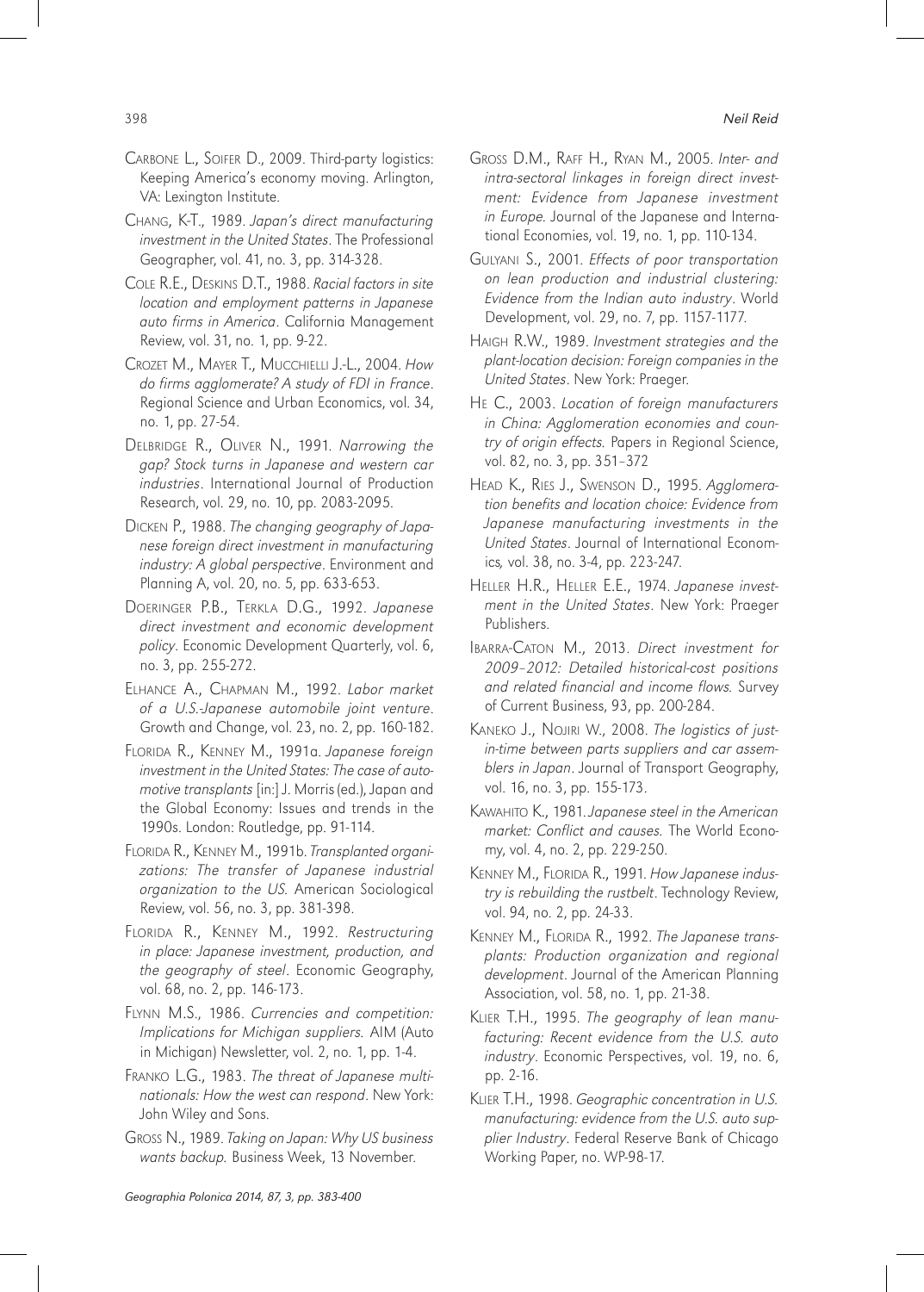- Klier T.H., 1999. Agglomeration in the U.S. auto supplier industry. Economic Perspectives, vol. 23, no. 1, pp. 18-34.
- Klier T.H., 2000. Does "just-in-time" mean right next door?: Evidence from the auto industry on the spatial concentration of supplier networks. Journal of Regional Analysis and Policy, vol. 30, no, 1, pp. 41-57.
- KLIER T.H., RUBENSTEIN J.M., 2008a. The closely linked supply chain [in:] T.H. Klier, J.M. Rubenstein, Who really made your car?: Restructuring and geographic change in the auto industry. Kalamazoo, Michigan: W.E. Upjohn Institute for Employment Research, pp. 135-158.
- Klier T.H., Rubenstein J.M., 2008b. Emergence of auto alley [in:] T.H. Klier, J.M. Rubenstein, Who really made your car?: Restructuring and geographic change in the auto industry. Kalamazoo, Michigan: W.E. Upjohn Institute for Employment Research, pp. 205-227.
- KNICKERBOCKER F., 1973. Oligopolistic reaction and multinational enterprise. Boston: Graduate School of Business Administration. Harvard University.
- Kotabe M., Martin X., Domoto H., 2003. Gaining from vertical partnerships: Knowledge transfer, relationship duration, and supplier performance improvement in the U.S. and Japanese automotive industries. Strategic Management Journal, vol. 24, no. 4, pp. 293-316.
- Lewis G., 1989. Computers: Japan comes on strong. Business Week, 23 October, pp. 104-107, 110, 112.
- Liker J.K., Wu, Y.-C., 2006. Japanese automakers, US suppliers and supply chain superiority [in:] E. Rhodes, J.P. Warren, R. Carter, Supply chains and total product systems: A reader. Malden, MA: Blackwell, pp. 177-194.
- Lowe J.H., 1998. Foreign direct investment in the United States: Detail for historical-cost position and related capital and income flows, 1997. Survey of Current Business, vol. 78, no. 9, pp. 74-110.
- Lowe J.H., 2001. Foreign direct investment in the United States: Detail for historical-cost position and related capital and income flows, 2000. Survey of Current Business, vol. 81, no. 9, pp. 40-78.
- Lowe J.H., 2004. Foreign direct investment in the United States: Detail for historical-cost position and related capital and income flows, 2003. Survey of Current Business, vol. 84, no. 9, pp. 61-99.
- Lowe J.H., 2007. Foreign direct investment in the United States: Detail for historical-cost position and related capital and income flows. 2004-2006. Survey of Current Business, vol. 87, no. 9, pp. 33-73.
- Lowe J.H., 2011. Direct investment for 2007–2010: Detailed historical-cost positions and related financial and income flows. Survey of Current Business, vol. 91, no. 9, pp. 50-137.
- Lubben R.T., 1988. Just-in-time manufacturing. New York: McGraw-Hill.
- Macknight S., 1989. Japan's expanding US manufacturing presence: 1988 update. Washington, D.C.: Japan Economic Institute.
- Mair A., Florida R., Kenney M., 1988. The new geography of automobile production: Japanese transplants in North America. Economic Geography, vol. 64, no. 4, pp. 352-373.
- Martin X., Mitchell W., Swaminathan A., 1995. Recreating and extending Japanese automobile buyer-seller links in North America. Strategic Management Journal, vol. 16, no. 8, pp. 589-619.
- MILLS D.Q., 1986. The new competitors. New York: John Wiley & Sons.
- NGIDO M., 2011. Understanding and predicting the foreign direct investment behavior of ancillary firms: The case of Japanese ancillary firms affiliated with Mazda Motor Corp. The Economic Review, vol. 62, no. 2-3, pp. 267-311.
- Ó hUallacháin B., 1993. The restructuring of the US steel industry: Changes in the location of production and employment. Environment and Planning A, vol. 25, no. 9, pp. 1339-1359.
- Ó hUallacháin B., Reid N., 1992. Source country differences in the spatial distribution of foreign direct investment in the United States. The Professional Geographer, vol. 44, no. 3, pp. 272-285.
- Ó HUALLACHÁIN B., REID N., 1997. Acquisition versus Greenfield investment: the location and growth of Japanese manufacturers in the United States. Regional Studies, vol. 31, no. 4, pp. 403-416.
- Ozawa T., 1979. Multinationals Japanese style: The political economy of outward dependency. World Politics, vol. 30, no. 4, pp. 517-537.
- PERRUCCI R., KONG F., 1994. Settling in the heartland: Why the Midwest corridor? [in:] R. Perrucci (ed.), Japanese auto transplants in the heartland: Corporatism and community. New York: Aldine de Gruyter, pp. 41-75.